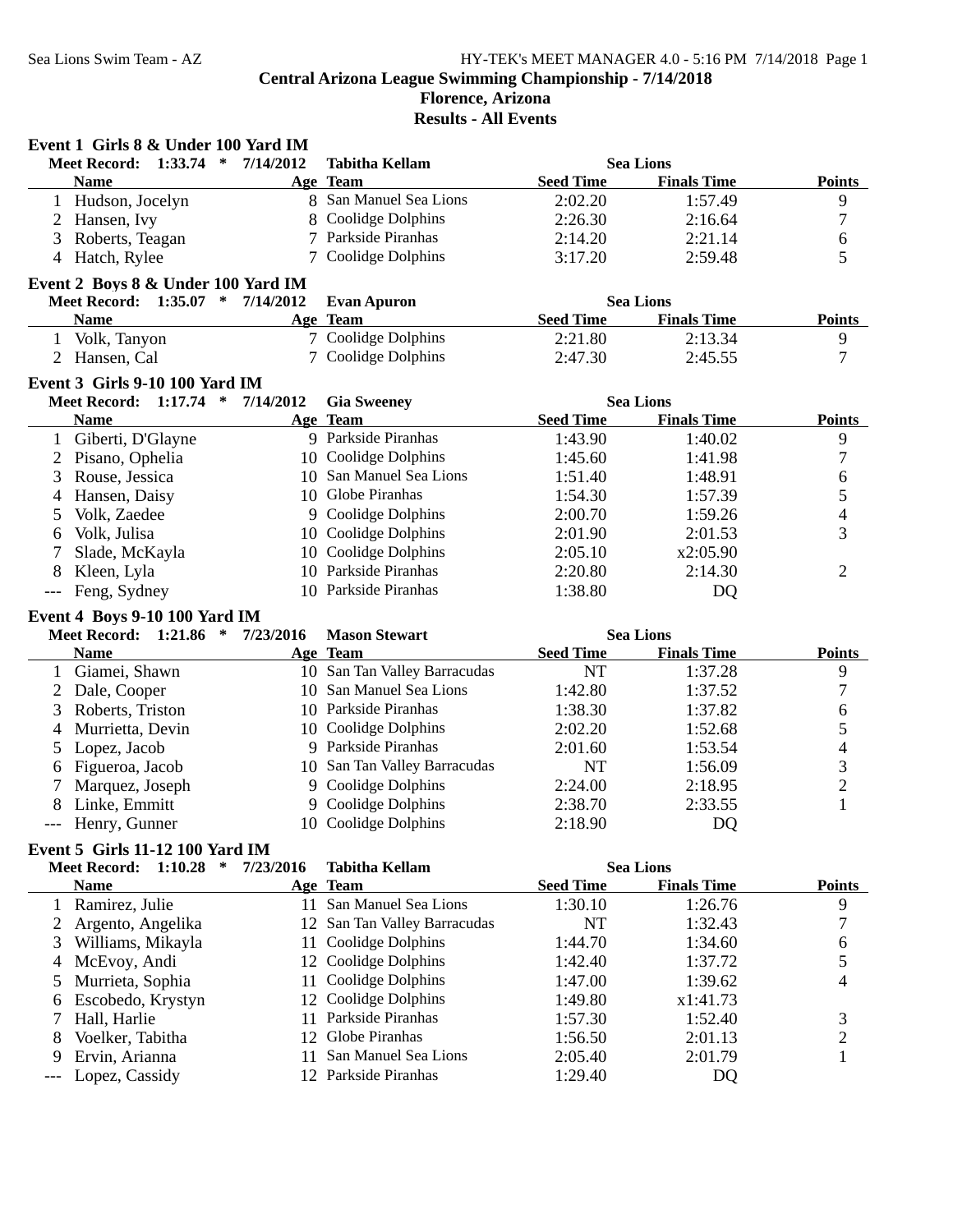## **Florence, Arizona**

**Results - All Events**

## **Event 6 Boys 11-12 100 Yard IM**

|                | <b>Meet Record:</b><br>1:05.72<br>$\ast$ | 7/23/2016 | <b>Evan Apuron</b>           |                  | <b>Sea Lions</b>   |                |
|----------------|------------------------------------------|-----------|------------------------------|------------------|--------------------|----------------|
|                | <b>Name</b>                              |           | Age Team                     | <b>Seed Time</b> | <b>Finals Time</b> | <b>Points</b>  |
| $\mathbf{1}$   | Stewart, Mason                           |           | 12 San Manuel Sea Lions      | 1:13.60          | 1:15.43            | 9              |
| 2              | Kellam, Ethan                            |           | 12 San Manuel Sea Lions      | 1:22.50          | 1:19.91            | $\sqrt{ }$     |
| 3              | Satter, Max                              |           | 12 Globe Piranhas            | 1:30.30          | 1:21.12            | 6              |
| 4              | Pisano, Alexander                        |           | 12 Coolidge Dolphins         | 1:30.70          | 1:24.40            | 5              |
| 5              | Madrid, Martin                           | 11        | San Manuel Sea Lions         | 1:37.40          | 1:33.84            | 4              |
| 6              | Curry, Vicente                           |           | 12 San Manuel Sea Lions      | 1:34.10          | x1:35.15           |                |
|                | Hansen, Anders                           | 11        | Coolidge Dolphins            | 1:43.10          | 1:39.18            | 3              |
| 8              | Keel, Joey                               | 12        | Globe Piranhas               | 1:41.60          | 1:43.12            | $\overline{2}$ |
|                | Arredondo, Kallen                        | 11        | Coolidge Dolphins            | 1:48.40          | DQ                 |                |
|                | <b>Event 7 Girls 13-14 200 Yard IM</b>   |           |                              |                  |                    |                |
|                | Meet Record: 2:24.40 * 7/22/2017         |           | <b>Tabitha Kellam</b>        |                  | <b>Sea Lions</b>   |                |
|                | <b>Name</b>                              |           | Age Team                     | <b>Seed Time</b> | <b>Finals Time</b> | <b>Points</b>  |
|                | 1 Estrada, Rianna                        |           | 14 San Manuel Sea Lions      | 2:49.30          | 2:51.42            | 9              |
| $\overline{2}$ | Smallhouse, Hannah                       |           | 14 San Manuel Sea Lions      | 2:50.30          | 2:54.21            | $\tau$         |
| 3              | Dale, Mia                                |           | 13 San Manuel Sea Lions      | 3:01.90          | 2:56.14            | 6              |
| 4              | Hansen, Lillian                          |           | 13 Coolidge Dolphins         | 2:55.00          | 3:05.73            | 5              |
| 5              | Hall, Lily                               |           | 13 San Tan Valley Barracudas | 3:04.60          | 3:09.61            | 4              |
|                | <b>Event 8 Boys 13-14 200 Yard IM</b>    |           |                              |                  |                    |                |
|                | Meet Record: 2:12.92 *                   | 7/22/2017 | <b>Evan Apuron</b>           |                  | <b>Sea Lions</b>   |                |
|                | <b>Name</b>                              |           | Age Team                     | <b>Seed Time</b> | <b>Finals Time</b> | <b>Points</b>  |
| $\mathbf{1}$   | Apuron, Evan                             |           | 14 San Manuel Sea Lions      | 2:06.50          | $2:08.64*$         | 9              |
| 2              | Shoemaker, Seth                          |           | 14 Parkside Piranhas         | 2:52.80          | 2:53.05            | 7              |
| 3              | Hill, Hunter                             |           | 14 San Manuel Sea Lions      | 3:12.90          | 2:55.98            | 6              |
| 4              | Sanz-Anton, Robert                       | 13        | San Manuel Sea Lions         | 3:17.00          | 3:10.31            | 5              |
| 5              | Keel, James                              |           | 14 Globe Piranhas            | 3:15.80          | 3:20.59            | 4              |
|                | Event 9 Girls 15-18 200 Yard IM          |           |                              |                  |                    |                |
|                | <b>Meet Record:</b><br>$2:35.75$ *       | 7/19/2014 | <b>Baylee Hodge</b>          |                  | Coolidge           |                |
|                | <b>Name</b>                              |           | Age Team                     | <b>Seed Time</b> | <b>Finals Time</b> | <b>Points</b>  |
| 1              | Apuron, Darien                           |           | 16 San Manuel Sea Lions      | 2:30.30          | $2:27.95*$         | 9              |
| 2              | Mullen, Mackenzie                        |           | 15 San Tan Valley Barracudas | 3:11.29          | 2:57.63            | $\tau$         |
| 3              | Hill, BaiLee                             |           | 16 San Manuel Sea Lions      | 3:20.50          | 3:21.85            | 6              |
| 4              | Bridges, Aubrey                          |           | 15 San Manuel Sea Lions      | 3:53.20          | 3:34.60            | 5              |
| 5              | Leonard, Rachel                          |           | 15 Coolidge Dolphins         | 3:21.80          | 3:59.69            | 4              |
|                | Event 10 Boys 15-18 200 Yard IM          |           |                              |                  |                    |                |
|                | <b>Meet Record:</b><br>2:14.68<br>∗      | 7/18/2015 | <b>Will Newman</b>           |                  | <b>Sea Lions</b>   |                |
|                | <b>Name</b>                              |           | Age Team                     | <b>Seed Time</b> | <b>Finals Time</b> | <b>Points</b>  |
| 1              | Valenzuela, Andres                       |           | 16 San Manuel Sea Lions      | 2:26.90          | 2:20.32            | 9              |
| 2              | Wright, Mason                            | 17        | Parkside Piranhas            | 2:29.30          | 2:23.31            | 7              |
| 3              | Nienhuis, Jack                           | 16        | Parkside Piranhas            | 2:29.40          | 2:33.04            | 6              |
| 4              | Hansen, Gavin                            | 15        | Coolidge Dolphins            | 2:39.90          | 2:42.61            | 5              |
| 5              | Linke, Holden                            | 15        | Coolidge Dolphins            | 2:54.20          | 2:51.73            | 4              |
| 6              | Werrell, Kenneth                         | 17        | Globe Piranhas               | 3:05.50          | 3:07.52            | 3              |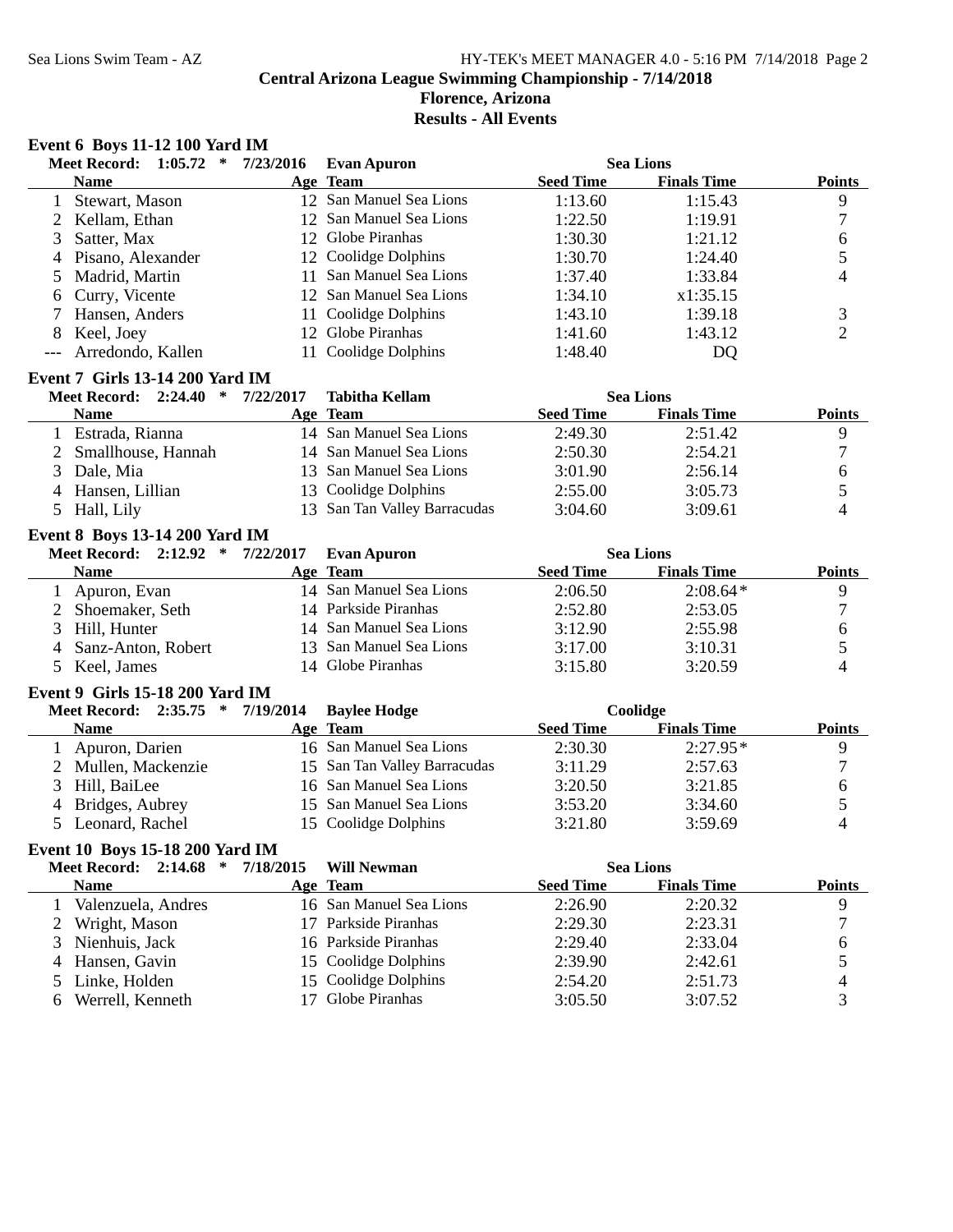|              | Event 11 Girls 8 & Under 100 Yard Medley Relay<br>Meet Record: 1:42.03 * | 7/15/2006<br><b>Stingrays</b>            | <b>Kearny</b>                                    |                          |               |
|--------------|--------------------------------------------------------------------------|------------------------------------------|--------------------------------------------------|--------------------------|---------------|
|              |                                                                          | Haley, Stormee, Sarah                    |                                                  |                          |               |
|              | <b>Team</b>                                                              | <b>Relay</b>                             | <b>Seed Time</b>                                 | <b>Finals Time</b>       | <b>Points</b> |
|              | 1 San Manuel Sea Lions                                                   | $\mathbf{A}$                             | 1:59.00                                          | 1:54.15                  | 18            |
|              | 1) Hudson, Jocelyn 8                                                     | 2) Nemons, Annie 7                       |                                                  |                          |               |
|              | 2 Parkside Piranhas                                                      | $\mathbf{A}$                             | 2:15.30                                          | 1:58.96                  | 14            |
|              | 1) Kleen, Aubree 7                                                       | 2) Roberts, Teagan 7                     | 3) Collom, LoreLai 8                             | 4) Burke, Riley 6        |               |
|              | 3 Coolidge Dolphins                                                      | A                                        | 3:25.90                                          | 2:16.81                  | 12            |
|              | 1) Hansen, Ivy 8                                                         | 2) Randall, Lexi 7                       | 3) Tapia, Teyah 7                                | 4) Hughes, Jamie 7       |               |
|              | 4 Coolidge Dolphins                                                      | $\bf{B}$                                 | NT                                               | 3:10.94                  | 10            |
|              | 1) Hanson, Jeanne 6                                                      | 2) Woehlecke, Olivia 7                   | 3) Hatch, Rylee 7                                | 4) Randall, Sadie 6      |               |
|              | Event 12 Boys 8 & Under 100 Yard Medley Relay                            |                                          |                                                  |                          |               |
|              | Meet Record: 1:31.60 * 7/19/2014                                         | <b>Sea Lions</b>                         |                                                  | <b>San Manuel</b>        |               |
|              |                                                                          | Joey, Emerik, Rocky, Mason               |                                                  |                          |               |
|              | <b>Team</b>                                                              | <b>Relay</b>                             | <b>Seed Time</b>                                 | <b>Finals Time</b>       | <b>Points</b> |
|              | 1 Coolidge Dolphins                                                      | $\mathbf{A}$                             | 2:37.20                                          | 2:12.20                  | 18            |
|              | 1) Hansen, Cal 7                                                         | 2) Henry, Hunter 7                       | 3) Volk, Tanyon 7                                | 4) Pinedo, Maxwell 7     |               |
|              | Event 13 Girls 9-10 200 Yard Medley Relay                                |                                          |                                                  |                          |               |
|              | Meet Record: 2:49.99 * 7/14/2012                                         | <b>Sea Lions</b>                         |                                                  | <b>San Manuel</b>        |               |
|              |                                                                          | Gia, Vanessa, Darien, Royann             |                                                  |                          |               |
|              | Team                                                                     | <b>Relay</b>                             | <b>Seed Time</b>                                 | <b>Finals Time</b>       | <b>Points</b> |
| $\mathbf{1}$ | Parkside Piranhas                                                        | A                                        | 2:56.80                                          | 2:58.45                  | 18            |
|              | 1) Gameros, Brooklyn 10                                                  | 2) Feng, Sydney 10                       | 3) Giberti, D'Glayne 9                           |                          |               |
|              | 2 Coolidge Dolphins                                                      | A                                        | 3:44.10                                          | 3:31.17                  | 14            |
|              | 1) Volk, Zaedee 9                                                        | 2) Pisano, Ophelia 10                    | 3) Volk, Julisa 10                               | 4) Slade, McKayla 10     |               |
|              | 3 Parkside Piranhas                                                      | B                                        | 3:34.50                                          | 3:47.57                  | 12            |
|              | 1) Valentine, Sayde 10                                                   | 2) Kleen, Lyla 10                        | 3) Galpin, Katy 10                               |                          |               |
|              | 4 Coolidge Dolphins                                                      | B                                        | NT                                               | 4:18.56                  | 10            |
|              | 1) Delisle, Keagan 10                                                    | 2) Hansen, Elsie 9                       | 3) Tucker, Molly 9                               |                          |               |
|              | Event 14 Boys 9-10 200 Yard Medley Relay                                 |                                          |                                                  |                          |               |
|              | <b>Meet Record: 2:42.44</b><br>∗                                         | 7/23/2016<br><b>San Manuel Sea Lions</b> |                                                  | <b>Sea Lions</b>         |               |
|              |                                                                          |                                          | J Castellanos, M Stewart, E Kellam, J Smallhouse |                          |               |
|              | Team                                                                     | <b>Relay</b>                             | <b>Seed Time</b>                                 | <b>Finals Time</b>       | <b>Points</b> |
|              | 1 Parkside Piranhas                                                      | $\mathbf{A}$                             | 3:21.40                                          | 3:13.90                  | 18            |
|              | 1) McBride, Aidan 10                                                     | 2) Lopez, Jacob 9                        | 3) Roberts, Triston 10                           | 4) Bradeen, Vincent 9    |               |
|              | 2 San Tan Valley Barracudas                                              | A                                        | 3:35.17                                          | 3:31.95                  | 14            |
|              | 1) Edwards, Logan 9                                                      | 2) Figueroa, Jacob 10                    | 3) Giamei, Shawn 10                              | 4) Baptiste, Rahmaisen 9 |               |
| 3            | Coolidge Dolphins                                                        | A                                        | 3:50.30                                          | 3:50.49                  | 12            |
|              | 1) Murrietta, Devin 10                                                   | 2) Hansen, Porter 9                      | 3) Henry, Gunner 10                              | 4) Marquez, Joseph 9     |               |
| 4            | Globe Piranhas                                                           | A                                        | 3:55.50                                          | 4:02.86                  | 10            |
|              | 1) Olivera, Ayden 9                                                      | 2) Hansen, Calvin 9                      |                                                  |                          |               |
| 5            | San Manuel Sea Lions                                                     | A                                        | 4:39.75                                          | 4:03.49                  | 8             |
|              | 1) Riekofski, Athan 10                                                   | 2) Dale, Cooper 10                       |                                                  |                          |               |
|              | Event 15 Girls 11-12 200 Yard Medley Relay                               |                                          |                                                  |                          |               |
|              | Meet Record: 2:31.13 *                                                   | 7/16/2011<br><b>Dolphins</b>             |                                                  | Coolidge                 |               |
|              |                                                                          | Jayla, Megan, Paige, Savannah            |                                                  |                          |               |
|              | <b>Team</b>                                                              | <b>Relay</b>                             | <b>Seed Time</b>                                 | <b>Finals Time</b>       | <b>Points</b> |
| 1            | Parkside Piranhas                                                        | A                                        | 2:52.80                                          | 2:51.88                  | 18            |
|              | 1) Lopez, Cassidy 12                                                     | 2) Hall, Harlie 11                       | 3) Smith, Georgia 11                             |                          |               |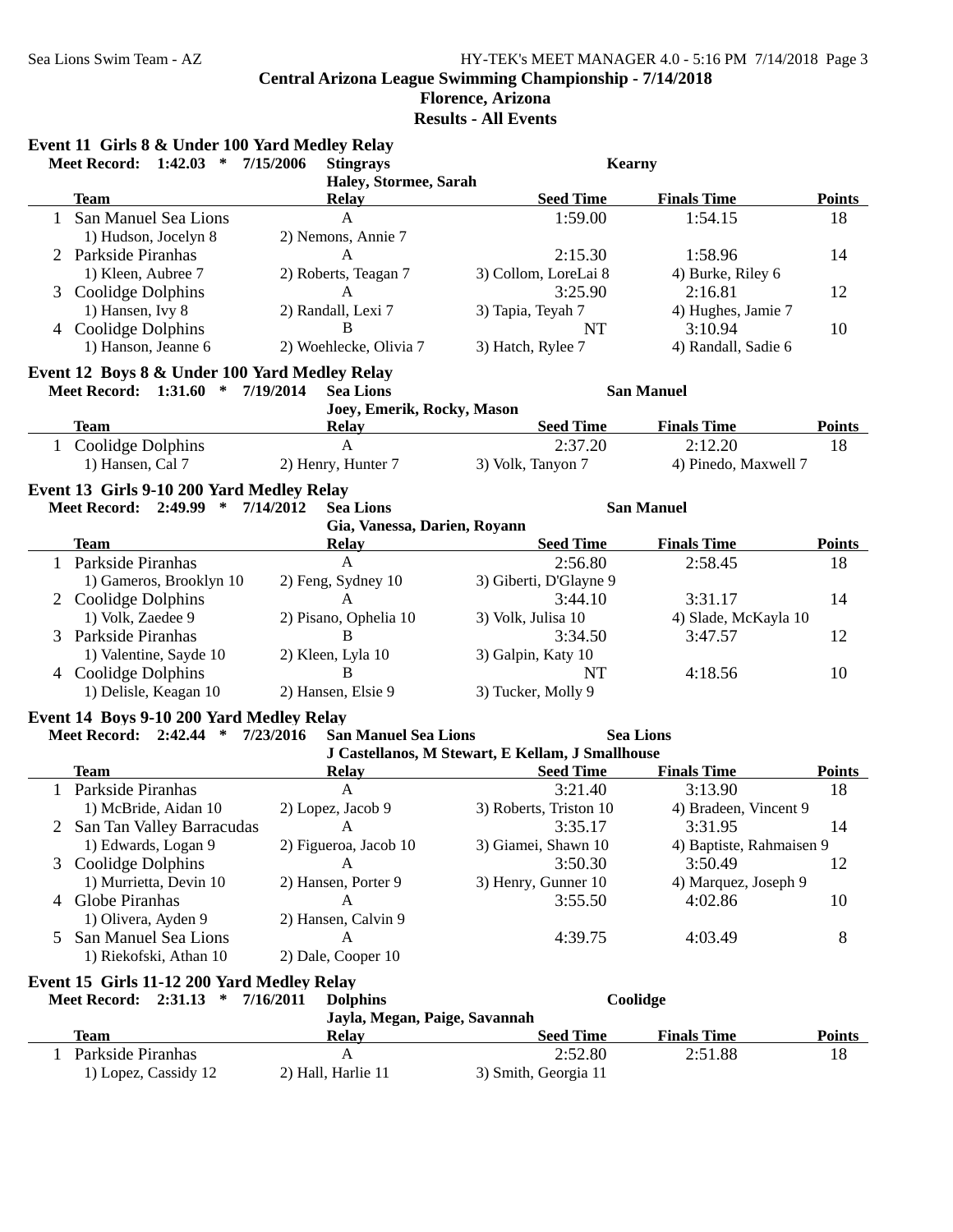### **Florence, Arizona Results - All Events**

## **(Event 15 Girls 11-12 200 Yard Medley Relay)**

| <b>Team</b>                                    | <b>Relay</b>                             | <b>Seed Time</b>                       | <b>Finals Time</b>       | <b>Points</b> |
|------------------------------------------------|------------------------------------------|----------------------------------------|--------------------------|---------------|
| 2 San Manuel Sea Lions                         | A                                        | 3:05.92                                | 3:02.20                  | 14            |
| 1) Rouse, Jessica 10                           | 2) Derrick, Nevaeh 12                    | 3) Ramirez, Julie 11                   | 4) Ervin, Arianna 11     |               |
| 3 Coolidge Dolphins                            | A                                        | 2:19.70                                | 3:02.43                  | 12            |
| 1) Escobedo, Krystyn 12                        | 2) Murrieta, Sophia 11                   | 3) Henry, Tatum 12                     | 4) McEvoy, Andi 12       |               |
| 4 San Tan Valley Barracudas                    | A                                        | <b>NT</b>                              | 3:06.21                  | 10            |
| 1) Schulte, Ruby 9                             | 2) Hansen, Lauren 11                     | 3) Rodriquez, Gracie 12                | 4) Argento, Angelika 12  |               |
| 5 Globe Piranhas                               | $\mathsf{A}$                             | 3:09.90                                | 3:19.15                  | 8             |
| 1) Satter, Emilee 12                           | 2) Hansen, Daisy 10                      | 3) Voelker, Tabitha 12                 |                          |               |
| 6 Coolidge Dolphins                            | $\, {\bf B}$                             | <b>NT</b>                              | 3:21.77                  | 6             |
| 1) Williams, Mikayla 11                        | 2) Volk, Tatum 12                        | 3) Webb, Cheyenne 12                   |                          |               |
| 7 Parkside Piranhas                            | В                                        | 3:48.20                                | 3:42.40                  | 4             |
| 1) Salas, Brynlee 11                           | 2) Verdugo, Jaymee 11                    |                                        |                          |               |
| Event 16 Boys 11-12 200 Yard Medley Relay      |                                          |                                        |                          |               |
| Meet Record: 2:12.15 *                         | 7/23/2016<br><b>San Manuel Sea Lions</b> | <b>Sea Lions</b>                       |                          |               |
|                                                |                                          | E Apuron, R Stewart, B Fister, A Lopez |                          |               |
| <b>Team</b>                                    | <b>Relay</b>                             | <b>Seed Time</b>                       | <b>Finals Time</b>       | Points        |
| 1 San Manuel Sea Lions                         | $\mathbf{A}$                             | 2:25.06                                | 2:25.77                  | 18            |
| 1) Castellanos, Joey 12                        | 2) Stewart, Mason 12                     | 3) Kellam, Ethan 12                    | 4) Smallhouse, Johnny 11 |               |
| 2 Globe Piranhas                               | A                                        | 2:55.50                                | 2:52.11                  | 14            |
| 1) Moore, Nicholas 12                          | 2) Keel, Joey 12                         | 3) Satter, Max 12                      |                          |               |
| 3 Coolidge Dolphins                            | A                                        | 2:47.30                                | 3:01.72                  | 12            |
| 1) Hansen, Anders 11                           | 2) Sesma, Aston 11                       | 3) Pisano, Alexander 12                | 4) Arredondo, Kallen 11  |               |
| 4 San Manuel Sea Lions                         | B                                        | 3:23.53                                | 3:04.45                  | 10            |
| 1) Madrid, Martin 11                           | 2) Curry, Vicente 12                     | 3) Young, Pedro 11                     |                          |               |
| Event 17 Girls 13-14 200 Yard Medley Relay     |                                          |                                        |                          |               |
| Meet Record: 2:14.42 *                         | 7/22/2017<br><b>San Manuel Sea Lions</b> | <b>Sea Lions</b>                       |                          |               |
|                                                | R Estrada, T Kellam                      |                                        |                          |               |
| <b>Team</b>                                    | <b>Relay</b>                             | <b>Seed Time</b>                       | <b>Finals Time</b>       | <b>Points</b> |
| 1 San Manuel Sea Lions                         | $\mathbf{A}$                             | 2:14.42                                | $2:13.75*$               | 18            |
| 1) Kellam, Tabitha 14                          | 2) Estrada, Rianna 14                    |                                        |                          |               |
| 2 San Manuel Sea Lions                         | B                                        | 2:38.66                                | 2:31.67                  | 14            |
| 1) Smallhouse, Hannah 14                       | 2) Dale, Mia 13                          | 3) Castellanos, Briana 13              |                          |               |
| 3 Coolidge Dolphins                            | $\mathsf{A}$                             | <b>NT</b>                              | 2:53.91                  | 12            |
| 1) Sesma, Tatiana 13                           | 2) Hansen, Lillian 13                    | 3) Leonard, Sarah 13                   |                          |               |
| 4 San Tan Valley Barracudas                    | A                                        | 2:53.19                                | 3:06.76                  | 10            |
| 1) Watson, Chloe 14                            | 2) Hansen, Melissa 13                    | 3) Hall, Lily 13                       | 4) Hansen, Rachel 13     |               |
| 5 Globe Piranhas                               | A                                        | 4:00.00                                | 3:52.56                  | 8             |
| 1) Hamlet, Nichole 11                          | 2) Leverance, CJ 10                      | 3) Day, Jayde 14                       | 4) Dillon, Jada 12       |               |
| Event 18 Boys 13-14 200 Yard Medley Relay      |                                          |                                        |                          |               |
| $1:59.07$ * $7/22/2017$<br><b>Meet Record:</b> | <b>San Manuel Sea Lions</b>              | <b>Sea Lions</b>                       |                          |               |

| эан манисі эса Liviis                  |  |  |
|----------------------------------------|--|--|
| A Lopez, R Stewart, E Apuron, N Fister |  |  |

| A Lopez, K Stewart, E Apuron, IN Fister |                          |                       |                    |               |  |  |  |
|-----------------------------------------|--------------------------|-----------------------|--------------------|---------------|--|--|--|
| Team                                    | <b>Relay</b>             | <b>Seed Time</b>      | <b>Finals Time</b> | <b>Points</b> |  |  |  |
| San Manuel Sea Lions                    |                          | 1:58.65               | $1:53.08*$         | 18            |  |  |  |
| 1) Stewart, Riley 14                    | $2)$ Lopez, AJ 14        | 3) Apuron, Evan 14    |                    |               |  |  |  |
| 2 San Manuel Sea Lions                  |                          | 2:18.63               | 2:17.34            | 14            |  |  |  |
| 1) Fister, Ben 13                       | 2) Sanz-Anton, Robert 13 | 3) Hill, Hunter 14    |                    |               |  |  |  |
| 3 Parkside Piranhas                     |                          | 2:36.40               | 2:28.10            | 12            |  |  |  |
| 1) Shoemaker, Seth 14                   | 2) Elliot, Tanner 13     | 3) Garcia, Jayvien 13 | 4) Valdez, Jake 13 |               |  |  |  |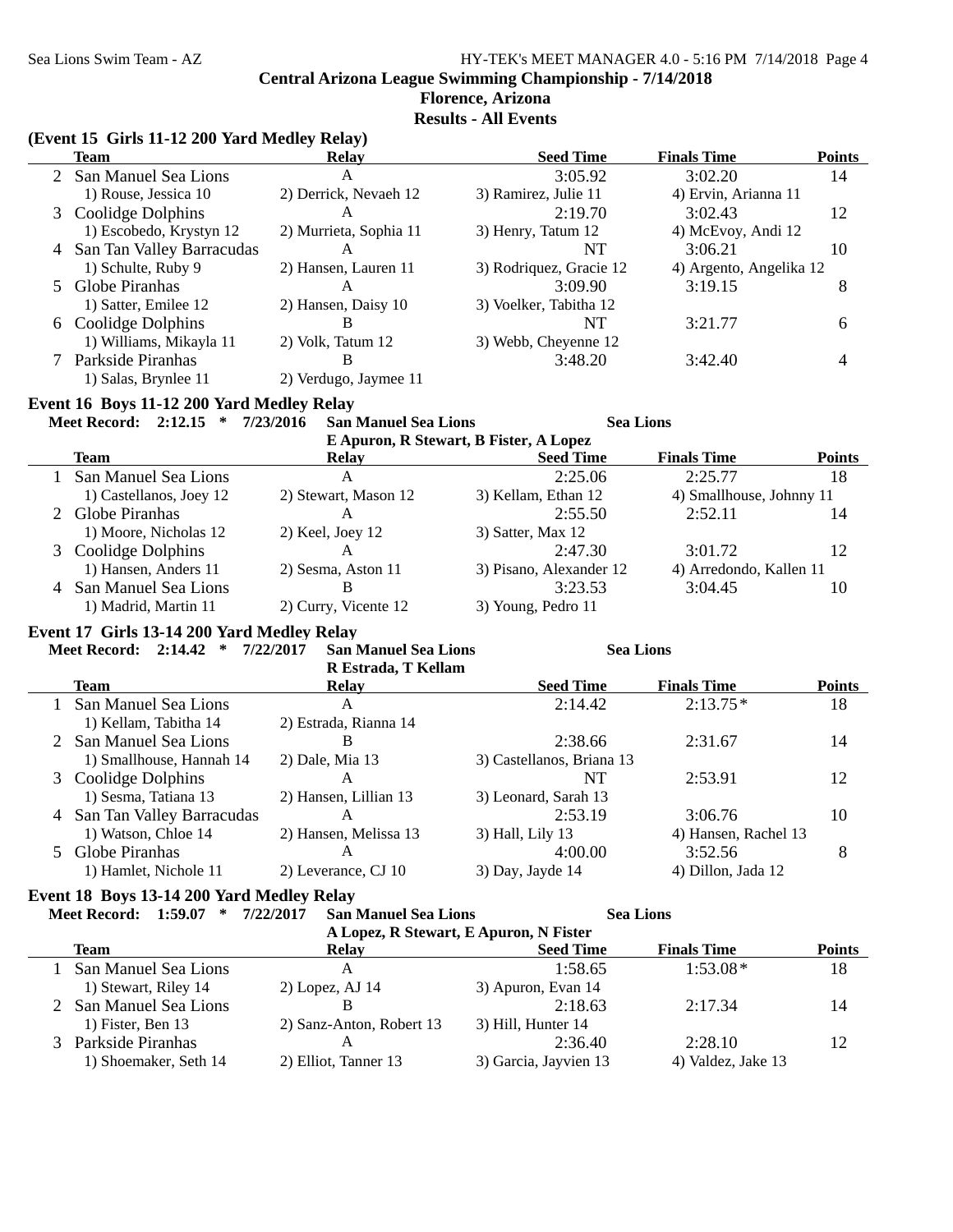# **Florence, Arizona**

**Results - All Events**

|                | Event 19 Girls 15-18 200 Yard Medley Relay<br><b>Meet Record: 2:14.41</b><br>$\ast$ | 2002      | <b>Barracudas</b>           | Maricopa                                   |                       |                  |
|----------------|-------------------------------------------------------------------------------------|-----------|-----------------------------|--------------------------------------------|-----------------------|------------------|
|                |                                                                                     |           | Elisa, Amber, Andreanna     |                                            |                       |                  |
|                | <b>Team</b>                                                                         |           | <b>Relay</b>                | <b>Seed Time</b>                           | <b>Finals Time</b>    | <b>Points</b>    |
|                | 1 San Manuel Sea Lions                                                              |           | $\mathbf{A}$                | 2:16.11                                    | $2:14.09*$            | 18               |
|                | 1) Apuron, Darien 16                                                                |           | 2) Chavez, Star 15          | 3) Rice, Jessi 17                          |                       |                  |
|                | 2 San Tan Valley Barracudas                                                         |           | $\mathbf{A}$                | 2:28.79                                    | 2:29.22               | 14               |
|                | 1) Reynolds, Meghan 17                                                              |           | 2) Brown, Adalyn 17         |                                            | 4) Hansen, Carrie 17  |                  |
| 3              | Globe Piranhas                                                                      |           | $\mathbf{A}$                | 3) Mullen, Mackenzie 15<br>2:35.50         | 2:41.73               | 12               |
|                |                                                                                     |           |                             |                                            |                       |                  |
|                | 1) Irish, Samantha 15                                                               |           | 2) Voelker, Madison 15      |                                            |                       |                  |
|                | 4 San Manuel Sea Lions                                                              |           | B                           | 3:21.53                                    | 3:23.32               | 10               |
|                | 1) Hill, BaiLee 16                                                                  |           | 2) Riekofski, Alyssa 15     | 3) Bridges, Aubrey 15                      |                       |                  |
|                | Event 20 Boys 15-18 200 Yard Medley Relay                                           |           |                             |                                            |                       |                  |
|                | Meet Record: 1:56.44 * 7/18/2015                                                    |           | <b>San Manuel Sea Lions</b> | <b>Sea Lions</b>                           |                       |                  |
|                |                                                                                     |           |                             | W Newman, T Woods, C Stratton, J Christian |                       |                  |
|                | Team                                                                                |           | <b>Relay</b>                | <b>Seed Time</b>                           | <b>Finals Time</b>    | <b>Points</b>    |
|                | 1 Parkside Piranhas                                                                 |           | $\mathbf{A}$                | 2:18.40                                    | 2:02.49               | 18               |
|                | 1) Wright, Mason 17                                                                 |           | 2) Nienhuis, Jack 16        | 3) Houck, Bailyn 16                        |                       |                  |
|                | Coolidge Dolphins                                                                   |           | $\mathsf{A}$                | 2:10.50                                    | 2:04.54               | 14               |
|                | 1) Linke, Holden 15                                                                 |           | 2) Hansen, Gavin 15         | 3) Madril, Nathaniel 16                    | 4) Reafling, David 15 |                  |
| 3              | Parkside Piranhas                                                                   |           | B                           | 2:28.30                                    | 2:09.84               | 12               |
|                | 1) Giannini, Chance 15                                                              |           | 2) Finnegan, Jake 16        | 3) Sansores, Xavier 14                     | 4) Darrow, Kaleb 17   |                  |
|                | 4 San Manuel Sea Lions                                                              |           | A                           | 2:36.48                                    | 2:11.46               | 10               |
|                | 1) Fister, Nate 15                                                                  |           | 2) Valenzuela, Andres 16    | 3) Garcia, Daniel 17                       |                       |                  |
|                | 5 Globe Piranhas                                                                    |           | A                           | 2:28.80                                    | 2:24.94               | 8                |
|                | 1) Werrell, Kenneth 17                                                              |           | 2) Satter, Trey 13          | 3) Reede, Martine 18                       | 4) Keel, James 14     |                  |
|                | Event 21 Girls 6 & Under 25 Yard Butterfly                                          |           |                             |                                            |                       |                  |
|                | 28.00 * 7/15/2006<br><b>Meet Record:</b>                                            |           | Victoria Dittmar            | Maricopa                                   |                       |                  |
|                | <b>Name</b>                                                                         |           | Age Team                    | <b>Seed Time</b>                           | <b>Finals Time</b>    | <b>Points</b>    |
|                | 1 Hanson, Jeanne                                                                    |           | 6 Coolidge Dolphins         | 1:11.60                                    | 46.19                 | $\mathbf{9}$     |
| $\overline{2}$ | Burke, Riley                                                                        |           | 6 Parkside Piranhas         | 34.70                                      | 47.28                 | $\boldsymbol{7}$ |
| 3              | Hill, Scarlett                                                                      |           | 5 Parkside Piranhas         | 43.00                                      | 48.74                 | 6                |
| 4              | Washington, Kat                                                                     |           | 5 Eloy Otters               | 1:05.10                                    | 1:01.30               | 5                |
|                |                                                                                     |           |                             |                                            |                       |                  |
|                | Event 22 Boys 6 & Under 25 Yard Butterfly                                           |           |                             |                                            |                       |                  |
|                | <b>Meet Record:</b><br>28.80 * 7/18/2015                                            |           | <b>Nathan Ruiz</b>          | Eloy                                       |                       |                  |
|                | <b>Name</b>                                                                         |           | Age Team                    | <b>Seed Time</b>                           | <b>Finals Time</b>    | <b>Points</b>    |
|                | Tipton, Drake                                                                       |           | 6 Florence Sharks           | 46.00                                      | 31.16                 | 9                |
|                | Bradeen, Luke                                                                       |           | Parkside Piranhas           | 29.30                                      | 34.16                 | $\overline{7}$   |
| 3              | Tucker, Bill                                                                        | 5.        | Coolidge Dolphins           | 47.60                                      | 34.23                 | 6                |
| 4              | Hansen, Ezra                                                                        | 6         | Coolidge Dolphins           | 40.90                                      | 36.93                 | 5                |
| 5              | Tapia, Christopher                                                                  | 6         | Coolidge Dolphins           | 41.90                                      | 38.35                 | $\overline{4}$   |
| 6              | Marquez, Damian                                                                     |           | 6 San Manuel Sea Lions      | 1:01.30                                    | 1:29.31               | 3                |
|                |                                                                                     |           |                             |                                            |                       |                  |
|                | Event 23 Girls 7-8 25 Yard Butterfly                                                |           |                             |                                            |                       |                  |
|                | <b>Meet Record:</b><br>18.80<br>∗                                                   | 7/14/2012 | <b>Tabitha Kellam</b>       | <b>Sea Lions</b>                           |                       |                  |
|                | <b>Name</b>                                                                         |           | Age Team                    | <b>Seed Time</b>                           | <b>Finals Time</b>    | <b>Points</b>    |
| 1              | Tipton, Kaylie                                                                      |           | 7 Florence Sharks           | 38.00                                      | 27.13                 | 9                |
|                | Collom, LoreLai                                                                     |           | 8 Parkside Piranhas         | 32.90                                      | 31.83                 | 7                |
| 3              | Roberts, Teagan                                                                     |           | Parkside Piranhas           | 23.00                                      | 32.91                 | 6                |
|                | Nemons, Annie                                                                       |           | San Manuel Sea Lions        | 34.85                                      | 34.04                 | 5                |
| 5              | Randall, Lexi                                                                       |           | Coolidge Dolphins           | 44.10                                      | 40.25                 | 4                |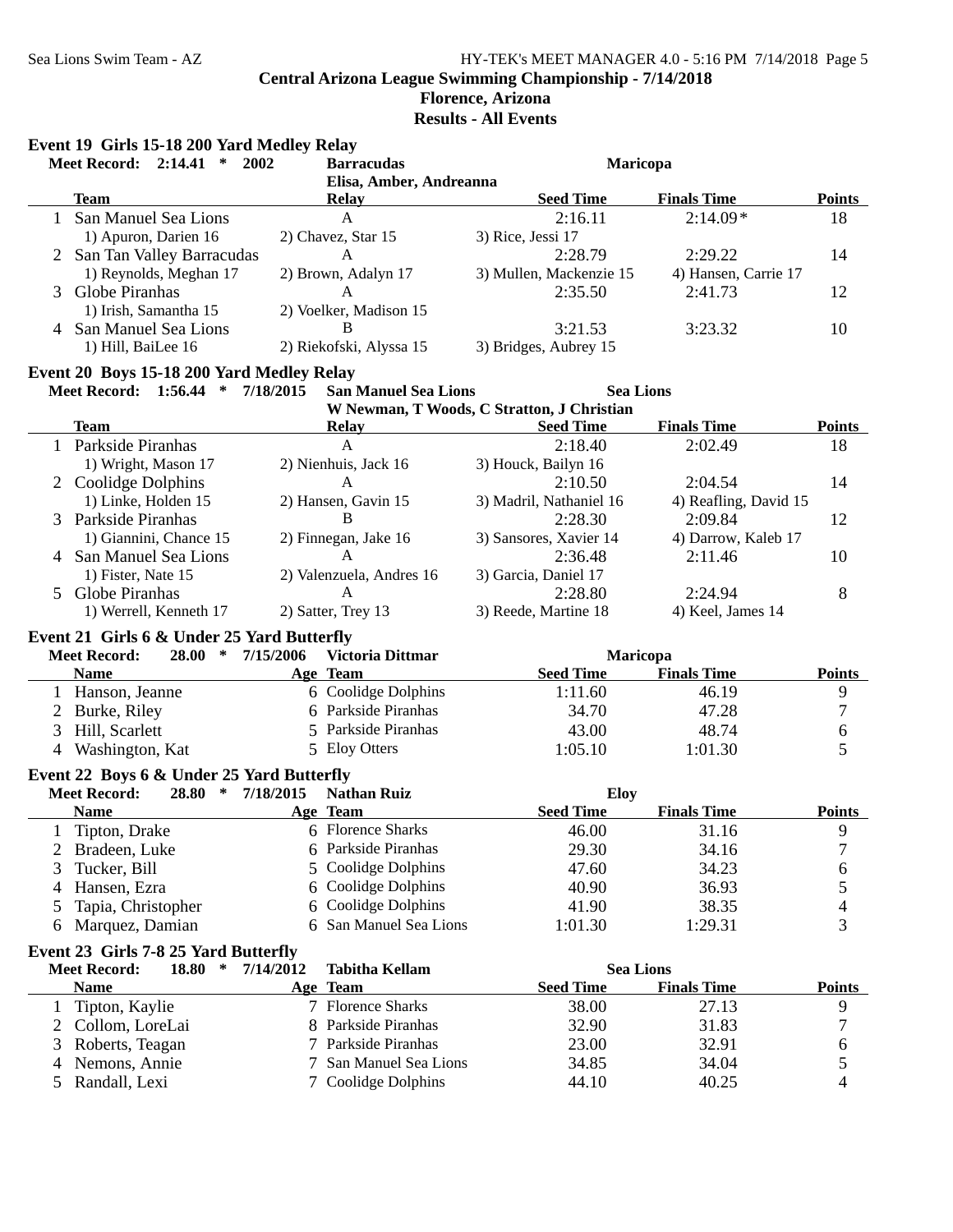# **Florence, Arizona**

**Results - All Events**

|                | (Event 23 Girls 7-8 25 Yard Butterfly)                                          |           |                                                |                  |                    |                          |
|----------------|---------------------------------------------------------------------------------|-----------|------------------------------------------------|------------------|--------------------|--------------------------|
|                | <b>Name</b>                                                                     |           | Age Team                                       | <b>Seed Time</b> | <b>Finals Time</b> | <b>Points</b>            |
|                | 6 Hatch, Rylee                                                                  |           | 7 Coolidge Dolphins                            | 38.60            | 40.62              | 3                        |
| 7              | Hughes, Jamie                                                                   |           | 7 Coolidge Dolphins                            | 52.00            | 47.41              | $\overline{2}$           |
|                |                                                                                 |           |                                                |                  |                    |                          |
|                | Event 24 Boys 7-8 25 Yard Butterfly<br><b>Meet Record:</b><br>18.35 * 7/14/2012 |           | <b>Evan Apuron</b>                             |                  | <b>Sea Lions</b>   |                          |
|                | <b>Name</b>                                                                     |           | Age Team                                       | <b>Seed Time</b> | <b>Finals Time</b> | <b>Points</b>            |
|                | 1 Volk, Tanyon                                                                  |           | 7 Coolidge Dolphins                            | 26.30            | 29.68              | $\boldsymbol{9}$         |
|                |                                                                                 |           | 7 Coolidge Dolphins                            | 33.30            | 31.67              | $\boldsymbol{7}$         |
| 3              | 2 Pinedo, Maxwell<br>Washington, Cordae                                         |           | 7 Eloy Otters                                  | 45.68            | 34.17              | 6                        |
|                |                                                                                 | 8         | Globe Piranhas                                 | 40.20            |                    | 5                        |
| $\overline{4}$ | Rios, Landon                                                                    |           | Coolidge Dolphins                              |                  | 38.66              | $\overline{\mathcal{L}}$ |
| 5              | Linke, Logan                                                                    |           |                                                | 46.50            | 39.86              |                          |
|                | Event 25 Girls 9-10 50 Yard Butterfly                                           |           |                                                |                  |                    |                          |
|                | <b>Meet Record:</b><br>33.97<br>$\ast$                                          | 7/15/2006 | Samantha Arellano                              |                  | Maricopa           |                          |
|                | <b>Name</b>                                                                     |           | Age Team                                       | <b>Seed Time</b> | <b>Finals Time</b> | <b>Points</b>            |
|                | 1 Gameros, Brooklyn                                                             |           | 10 Parkside Piranhas                           | 42.40            | 43.72              | $\overline{9}$           |
| 2              | Volk, Julisa                                                                    |           | 10 Coolidge Dolphins                           | 55.70            | 48.54              | $\boldsymbol{7}$         |
| 3              | Schulte, Ruby                                                                   | 9.        | San Tan Valley Barracudas                      | 50.42            | 50.78              | 6                        |
| 4              | Galpin, Katy                                                                    |           | 10 Parkside Piranhas                           | 59.30            | 58.41              | 5                        |
| 5              | Washington, Angelique                                                           |           | 9 Eloy Otters                                  | 1:16.20          | 1:00.24            | $\overline{\mathcal{A}}$ |
| 6              | Slade, McKayla                                                                  |           | 10 Coolidge Dolphins                           | 1:03.00          | 1:02.45            | $\mathfrak{Z}$           |
| 7              | Kleen, Lyla                                                                     |           | 10 Parkside Piranhas                           | 1:09.40          | 1:14.78            | $\sqrt{2}$               |
| 8              | Tucker, Molly                                                                   |           | 9 Coolidge Dolphins                            | 1:18.30          | 1:22.88            | $\mathbf{1}$             |
|                | Event 26 Boys 9-10 50 Yard Butterfly                                            |           |                                                |                  |                    |                          |
|                | <b>Meet Record:</b><br>32.36 * 7/19/2014                                        |           | <b>Evan Apuron</b>                             |                  | <b>Sea Lions</b>   |                          |
|                | <b>Name</b>                                                                     |           | Age Team                                       | <b>Seed Time</b> | <b>Finals Time</b> | <b>Points</b>            |
|                | 1 Giamei, Shawn                                                                 |           | 10 San Tan Valley Barracudas                   | 47.41            | 43.82              | $\boldsymbol{9}$         |
| 2              | McBride, Aidan                                                                  |           | 10 Parkside Piranhas                           | 57.80            | 50.69              | $\boldsymbol{7}$         |
| 3              | Bradeen, Vincent                                                                |           | 9 Parkside Piranhas                            | 51.40            | 53.55              | 6                        |
| 4              | Figueroa, Jacob                                                                 |           | 10 San Tan Valley Barracudas                   | 51.35            | 53.95              | $\mathfrak{S}$           |
| 5              | Henry, Gunner                                                                   |           | 10 Coolidge Dolphins                           | 1:00.00          | 58.88              | $\overline{\mathcal{A}}$ |
| 6              | Olivera, Ayden                                                                  |           | 9 Globe Piranhas                               | 56.80            | 1:00.37            | $\mathfrak 3$            |
| 7              | Hansen, Porter                                                                  |           | 9 Coolidge Dolphins                            | 1:08.90          | 1:02.25            | $\overline{2}$           |
| 8              | Baptiste, Rahmaisen                                                             |           | 9 San Tan Valley Barracudas                    | 58.38            | 1:09.08            | $\mathbf{1}$             |
| 9              | Riekofski, Athan                                                                |           | 10 San Manuel Sea Lions                        | 1:52.10          | 1:26.23            |                          |
|                |                                                                                 |           |                                                |                  |                    |                          |
|                | Event 27 Girls 11-12 50 Yard Butterfly                                          |           |                                                |                  |                    |                          |
|                | 30.71 * 7/19/2014<br><b>Meet Record:</b>                                        |           | <b>Darien Apuron</b>                           |                  | <b>Sea Lions</b>   |                          |
|                | <b>Name</b>                                                                     |           | Age Team                                       | <b>Seed Time</b> | <b>Finals Time</b> | <b>Points</b>            |
| 1              | Ramirez, Julie                                                                  |           | 11 San Manuel Sea Lions                        | 39.83            | 38.80              | 9                        |
| 2              | Rodriquez, Gracie                                                               | 12        | San Tan Valley Barracudas                      | 42.61            | 41.49              | 7                        |
| 3              | Smith, Georgia                                                                  | 11        | Parkside Piranhas                              | 43.30            | 42.14              | 6                        |
| 4              | McEvoy, Andi                                                                    | 12        | Coolidge Dolphins                              | 44.50            | 44.23              | 5                        |
|                |                                                                                 |           | Coolidge Dolphins                              | 49.30            | 44.90              | $\overline{4}$           |
| 5              | Escobedo, Krystyn                                                               | 12        |                                                |                  |                    |                          |
| 6              | Henry, Tatum                                                                    | 12        | Coolidge Dolphins                              | 44.20            | 47.57              | 3                        |
| 7              | Satter, Emilee                                                                  | 12        | Globe Piranhas                                 | 1:04.50          | 50.52              | $\mathbf{2}$             |
| 8              | Volk, Tatum                                                                     | 12        | Coolidge Dolphins                              | 58.80            | x55.93             |                          |
| 9<br>10        | Salas, Brynlee<br>Hansen, Lauren                                                | 11        | Parkside Piranhas<br>San Tan Valley Barracudas | 53.60<br>1:06.24 | 57.74<br>1:05.72   | $\mathbf{1}$             |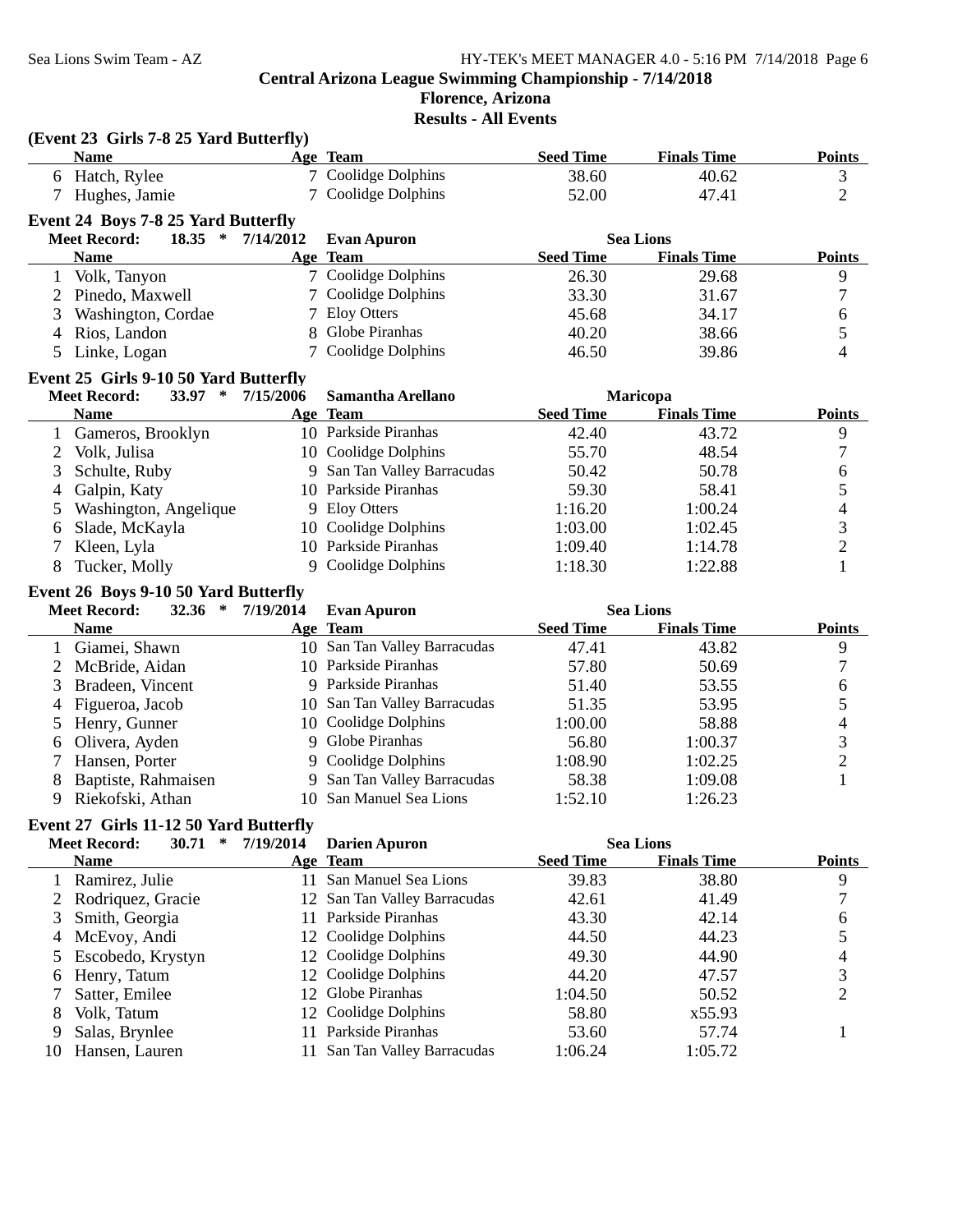#### **Florence, Arizona Results - All Events**

## **Event 28 Boys 11-12 50 Yard Butterfly**

|     | 27.71<br><b>Meet Record:</b><br>$\ast$ | 7/23/2016 | <b>Evan Apuron</b>           |                  | <b>Sea Lions</b>   |               |
|-----|----------------------------------------|-----------|------------------------------|------------------|--------------------|---------------|
|     | <b>Name</b>                            |           | Age Team                     | <b>Seed Time</b> | <b>Finals Time</b> | <b>Points</b> |
|     | 1 Castellanos, Joey                    |           | 12 San Manuel Sea Lions      | 32.10            | 31.40              | 9             |
|     | 2 Kellam, Ethan                        |           | 12 San Manuel Sea Lions      | 35.41            | 36.14              |               |
|     | Satter, Max                            |           | 12 Globe Piranhas            | 41.10            | 38.80              | 6             |
| 4   | Pisano, Alexander                      |           | 12 Coolidge Dolphins         | 41.10            | 38.86              |               |
|     | 5 Curry, Vicente                       |           | 12 San Manuel Sea Lions      | 43.65            | 41.52              | 4             |
|     | 6 Bradeen, Anthony                     |           | 12 Parkside Piranhas         | 47.80            | 43.23              | 3             |
|     | Arredondo, Kallen                      |           | 11 Coolidge Dolphins         | 50.60            | 46.79              |               |
| 8   | Sesma, Aston                           | 11        | Coolidge Dolphins            | 1:01.80          | 52.84              |               |
| 9   | Baptiste, Deahntreh                    |           | 12 San Tan Valley Barracudas | 57.77            | 54.35              |               |
| 10. | Pool, Keiston                          |           | 12 Coolidge Dolphins         | 57.20            | x55.01             |               |

## **Event 29 Girls 13-14 100 Yard Butterfly**

| <b>Meet Record: 1:08.03</b><br>$\ast$ | 7/18/2015 | <b>Darien Apuron</b>         |                  | <b>Sea Lions</b>   |               |
|---------------------------------------|-----------|------------------------------|------------------|--------------------|---------------|
| <b>Name</b>                           |           | Age Team                     | <b>Seed Time</b> | <b>Finals Time</b> | <b>Points</b> |
| Kellam, Tabitha                       |           | 14 San Manuel Sea Lions      | 1:08.00          | $1:02.59*$         | Q             |
| 2 Dale, Mia                           |           | 13 San Manuel Sea Lions      | 1:29.00          | 1:25.33            |               |
| 3 Castellanos, Briana                 |           | 13 San Manuel Sea Lions      | 1:32.70          | 1:30.34            | h             |
| 4 Hansen, Rachel                      |           | 13 San Tan Valley Barracudas | 1:42.77          | 1:42.42            |               |
| 5 Sesma, Tatiana                      |           | 13 Coolidge Dolphins         | 2:02.30          | 1:58.88            | 4             |
| --- Hall, Lily                        |           | 13 San Tan Valley Barracudas | 1:34.90          | DO                 |               |

#### **Event 30 Boys 13-14 100 Yard Butterfly**

| 57.23<br><b>Meet Record:</b><br>∗ | 7/22/2017 | Evan Apuron             |                  | <b>Sea Lions</b>   |               |
|-----------------------------------|-----------|-------------------------|------------------|--------------------|---------------|
| <b>Name</b>                       |           | Age Team                | <b>Seed Time</b> | <b>Finals Time</b> | <b>Points</b> |
| Apuron, Evan                      |           | 14 San Manuel Sea Lions | 57.23            | $54.51*$           |               |
| 2 Fister, Ben                     |           | 13 San Manuel Sea Lions | 1:06.70          | 1:06.16            |               |
| 3 Sansores, Xavier                |           | 14 Parkside Piranhas    | 1:09.90          | 1:06.95            |               |
| 4 Elliot, Tanner                  |           | 13 Parkside Piranhas    | 1:26.50          | 1:20.56            |               |
| 5 Garcia, Jayvien                 |           | 13 Parkside Piranhas    | 1:32.60          | 1:34.57            | 4             |
| 6 Sanz-Anton, Robert              |           | 13 San Manuel Sea Lions | 1:47.30          | 1:44.27            |               |

#### **Event 31 Girls 15-18 100 Yard Butterfly**

| Meet Record: 1:05.77 * | 7/22/2017 | <b>Darien Apuron</b>         |                  | <b>Sea Lions</b>   |               |
|------------------------|-----------|------------------------------|------------------|--------------------|---------------|
| <b>Name</b>            |           | Age Team                     | <b>Seed Time</b> | <b>Finals Time</b> | <b>Points</b> |
| Mullen, Mackenzie      |           | 15 San Tan Valley Barracudas | 1:26.99          | 1:21.17            |               |
| 2 Irish, Samantha      |           | 15 Globe Piranhas            | 1:30.30          | 1:22.18            |               |
| 3 Hansen, Carrie       |           | 17 San Tan Valley Barracudas | 1:27.33          | 1:27.92            |               |
| 4 Bridges, Aubrey      |           | 15 San Manuel Sea Lions      | 1:40.10          | 1:39.39            |               |
| 5 Hill, BaiLee         |           | 16 San Manuel Sea Lions      | 1:45.70          | 1:48.35            |               |

#### **Event 32 Boys 15-18 100 Yard Butterfly**

| <b>Meet Record: 1:00.58</b><br>∗ | 7/17/2010 | <b>Austin Pratt</b>     | Coolidge         |                    |               |
|----------------------------------|-----------|-------------------------|------------------|--------------------|---------------|
| <b>Name</b>                      |           | Age Team                | <b>Seed Time</b> | <b>Finals Time</b> | <b>Points</b> |
| Wright, Mason                    |           | Parkside Piranhas       | 1:04.30          | 1:02.81            | 9             |
| 2 Valenzuela, Andres             |           | 16 San Manuel Sea Lions | 1:05.40          | 1:04.40            |               |
| 3 Houck, Bailyn                  |           | 16 Parkside Piranhas    | 1:09.40          | 1:06.07            | O             |
| 4 Reede, Martine                 |           | 18 Globe Piranhas       | 1:10.10          | 1:10.60            |               |
| 5 Reafling, David                |           | 15 Coolidge Dolphins    | 1:16.80          | 1:13.01            | 4             |
| 6 Giannini, Chance               |           | 15 Parkside Piranhas    | 1:30.30          | 1:23.97            |               |
| Darrow, Kaleb                    |           | Parkside Piranhas       | 1:30.20          | x1:26.88           |               |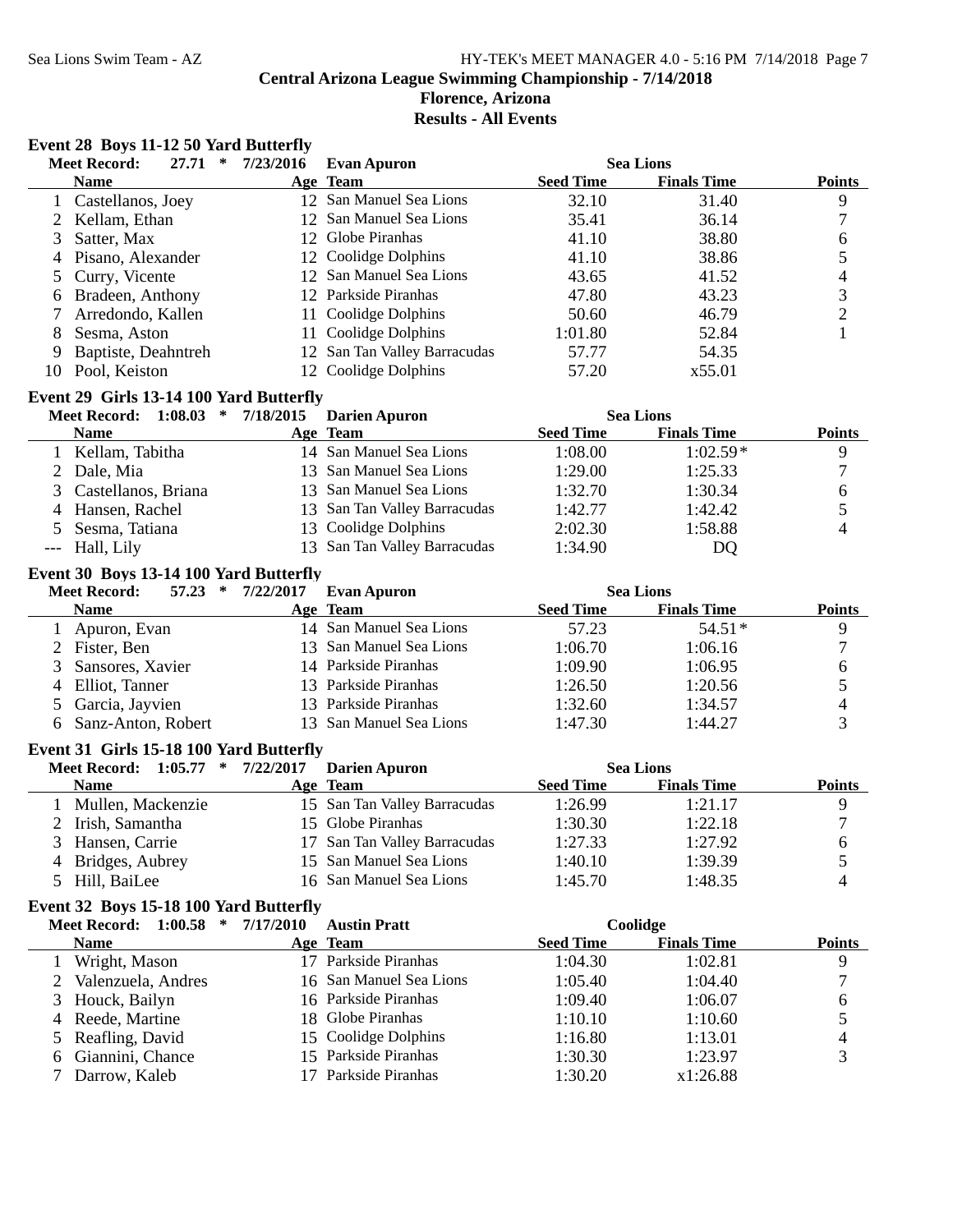|                | (Event 32 Boys 15-18 100 Yard Butterfly)        |           |                                               |                  |                                        |                          |
|----------------|-------------------------------------------------|-----------|-----------------------------------------------|------------------|----------------------------------------|--------------------------|
|                | <b>Name</b>                                     |           | Age Team                                      | <b>Seed Time</b> | <b>Finals Time</b>                     | <b>Points</b>            |
|                | 8 Garcia, Daniel                                |           | 17 San Manuel Sea Lions                       | 1:36.10          | 1:38.33                                | $\overline{2}$           |
|                | Event 33 Girls 6 & Under 25 Yard Backstroke     |           |                                               |                  |                                        |                          |
|                | 28.27 *<br><b>Meet Record:</b>                  | 7/19/2014 | <b>Brooklyn Gameros</b>                       |                  | Parkside                               |                          |
|                | <b>Name</b>                                     |           | Age Team                                      | <b>Seed Time</b> | <b>Finals Time</b>                     | <b>Points</b>            |
|                | 1 Burke, Riley                                  |           | 6 Parkside Piranhas                           | 35.60            | 35.55                                  | 9                        |
|                | Washington, Kat                                 |           | 5 Eloy Otters                                 | 1:02.70          | 41.37                                  | $\boldsymbol{7}$         |
| 3              | Hanson, Jeanne                                  | 6         | Coolidge Dolphins                             | 52.10            | 42.33                                  | 6                        |
| 4              | Randall, Sadie                                  |           | 6 Coolidge Dolphins                           | 1:04.10          | 1:00.54                                | 5                        |
|                | Event 34 Boys 6 & Under 25 Yard Backstroke      |           |                                               |                  |                                        |                          |
|                | $27.55$ *<br><b>Meet Record:</b>                | 7/17/2010 | <b>Evan Apuron</b>                            |                  | <b>Sea Lions</b>                       |                          |
|                | <b>Name</b>                                     |           | Age Team                                      | <b>Seed Time</b> | <b>Finals Time</b>                     | <b>Points</b>            |
| 1              | Tapia, Christopher                              |           | 6 Coolidge Dolphins                           | 51.20            | 35.61                                  | $\overline{9}$           |
| 2              | Tucker, Bill                                    | 5         | Coolidge Dolphins                             | 43.00            | 36.35                                  | $\tau$                   |
| 3              | Bradeen, Luke                                   | 6         | Parkside Piranhas                             | 28.40            | 38.23                                  | 6                        |
| 4              | Marquez, Damian                                 | 6         | San Manuel Sea Lions                          | 2:05.40          | 1:33.86                                | 5                        |
|                | Event 35 Girls 7-8 25 Yard Backstroke           |           |                                               |                  |                                        |                          |
|                | <b>Meet Record:</b><br>$19.92$ *                | 7/23/2016 | Anya Zovko                                    |                  | <b>Sea Lions</b>                       |                          |
|                | <b>Name</b>                                     |           | Age Team                                      | <b>Seed Time</b> | <b>Finals Time</b>                     | <b>Points</b>            |
|                | 1 Hudson, Jocelyn                               |           | 8 San Manuel Sea Lions                        | 25.12            | 25.82                                  | 9                        |
|                | Hansen, Ivy                                     |           | 8 Coolidge Dolphins                           | 29.60            | 28.77                                  | $\boldsymbol{7}$         |
| 3              | Kleen, Aubree                                   |           | 7 Parkside Piranhas                           | 31.40            | 30.72                                  | 6                        |
| 4              | Tapia, Teyah                                    |           | 7 Coolidge Dolphins                           | 37.30            | 31.97                                  | 5                        |
| 5              | Hansen, Macy                                    |           | 7 Globe Piranhas                              | 40.50            | 38.83                                  | $\overline{\mathcal{A}}$ |
| 6              | Hughes, Jamie                                   |           | 7 Coolidge Dolphins                           | 45.70            | 46.36                                  | 3                        |
|                |                                                 |           |                                               |                  |                                        |                          |
|                | Event 36 Boys 7-8 25 Yard Backstroke            |           |                                               |                  |                                        |                          |
|                | <b>Meet Record:</b><br>$21.04$ *<br><b>Name</b> | 7/14/2012 | <b>Evan Apuron</b><br>Age Team                | <b>Seed Time</b> | <b>Sea Lions</b><br><b>Finals Time</b> | <b>Points</b>            |
|                |                                                 |           |                                               |                  |                                        |                          |
|                | 1 Baptiste, Dartagnan                           |           | 8 San Tan Valley Barracudas<br>Globe Piranhas | 25.27            | 26.19                                  | $\overline{9}$           |
| 2              | Rios, Landon                                    | 8         |                                               | 30.70            | 31.61                                  | $\tau$                   |
| 3              | Hansen, Cal                                     |           | Coolidge Dolphins                             | 38.80            | 32.86                                  | 6                        |
| 4              | Henry, Hunter                                   | 7         | Coolidge Dolphins                             | 36.60            | 35.00                                  | 5                        |
| 5 <sup>5</sup> | Pinedo, Maxwell                                 |           | 7 Coolidge Dolphins                           | 43.50            | 42.46                                  | 4                        |
|                | Event 37 Girls 9-10 50 Yard Backstroke          |           |                                               |                  |                                        |                          |
|                | <b>Meet Record:</b><br>38.70<br>$\ast$          | 7/19/2014 | <b>Tabitha Kellam</b>                         |                  | <b>Sea Lions</b>                       |                          |
|                | <b>Name</b>                                     |           | Age Team                                      | <b>Seed Time</b> | <b>Finals Time</b>                     | <b>Points</b>            |
| $\mathbf{1}$   | Gameros, Brooklyn                               |           | 10 Parkside Piranhas                          | 44.20            | 43.43                                  | $\overline{9}$           |
| 2              | Feng, Sydney                                    | 10        | Parkside Piranhas                             | 46.90            | 44.33                                  | 7                        |
| 3              | Rouse, Jessica                                  | 10        | San Manuel Sea Lions                          | 50.96            | 48.31                                  | 6                        |
| 4              | Valentine, Sayde                                | 10        | Parkside Piranhas                             | 56.80            | 51.02                                  | 5                        |
| 5              | Volk, Zaedee                                    | 9         | Coolidge Dolphins                             | 55.70            | 53.88                                  | 4                        |
| 6              | Leverance, CJ                                   | 10        | Globe Piranhas                                | 1:00.40          | 56.68                                  | 3                        |
| 7              | Bandin, Naudia                                  | 10        | <b>Florence Sharks</b>                        | 1:27.00          | 59.48                                  | $\overline{c}$           |
| 8              | Delisle, Keagan                                 | 10        | Coolidge Dolphins                             | 1:04.10          | 1:02.08                                | $\mathbf{1}$             |
| 9              | Washington, Angelique                           | 9         | <b>Eloy Otters</b>                            | 1:17.20          | 1:02.84                                |                          |
| 10             | Tucker, Molly                                   | 9         | Coolidge Dolphins                             | 1:15.10          | 1:06.29                                |                          |
| 11             | Hansen, Elsie                                   | 9         | Coolidge Dolphins                             | 1:17.50          | x1:15.85                               |                          |
| 12             | Winn, Genevieve                                 |           | 9 Florence Sharks                             | 1:48.00          | 1:25.52                                |                          |
|                |                                                 |           |                                               |                  |                                        |                          |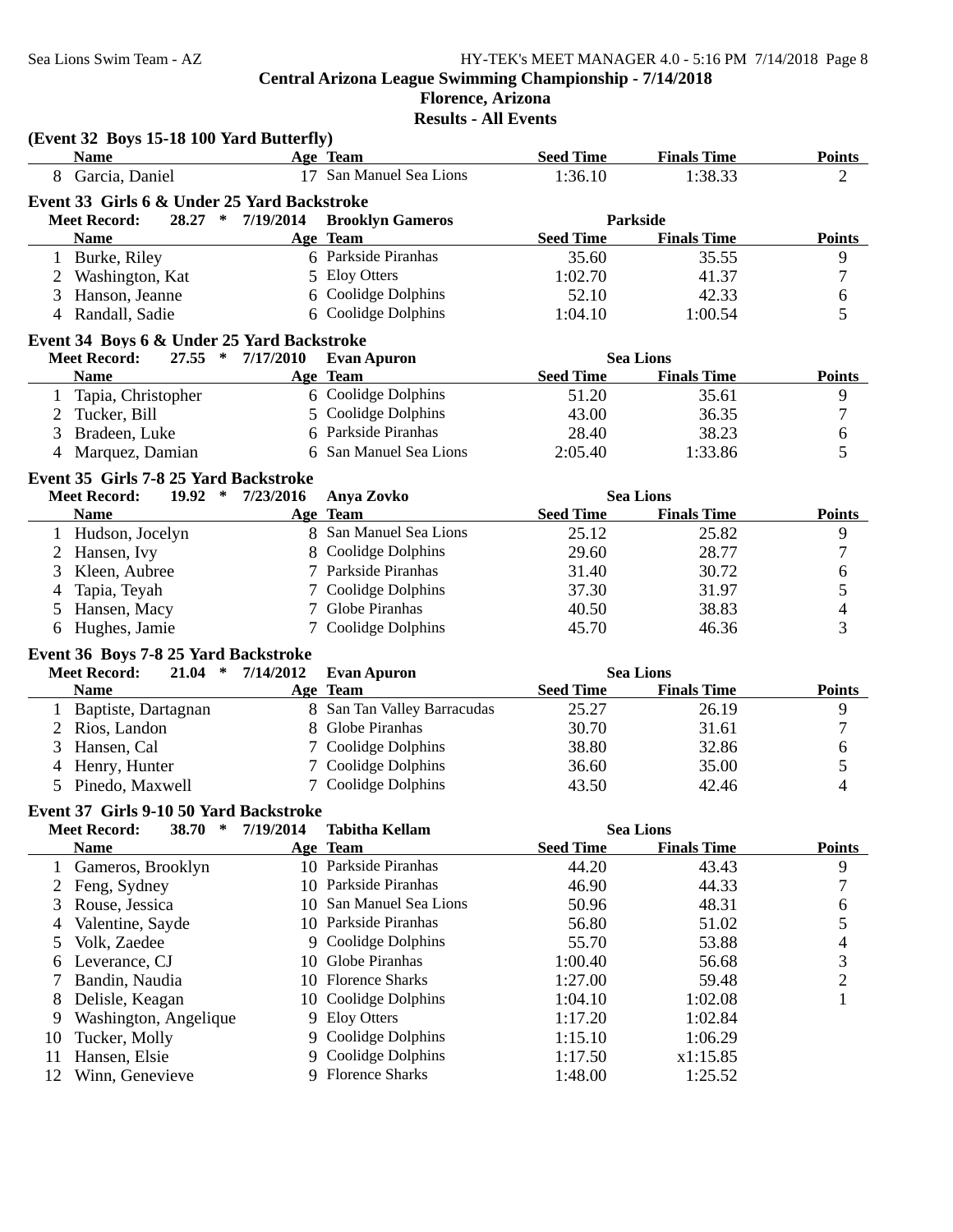#### **Florence, Arizona Results - All Events**

#### **Event 38 Boys 9-10 50 Yard Backstroke**

|   | <b>Meet Record:</b><br><b>39.51</b><br>$\ast$ | 7/19/2014 | <b>Riley Stewart</b>        |                  | <b>Sea Lions</b>   |               |
|---|-----------------------------------------------|-----------|-----------------------------|------------------|--------------------|---------------|
|   | <b>Name</b>                                   |           | Age Team                    | <b>Seed Time</b> | <b>Finals Time</b> | <b>Points</b> |
|   | Roberts, Triston                              |           | 10 Parkside Piranhas        | 47.80            | 53.44              | 9             |
|   | 2 McBride, Aidan                              |           | 10 Parkside Piranhas        | 56.60            | 53.64              |               |
|   | Murrietta, Devin                              |           | 10 Coolidge Dolphins        | 59.10            | 56.61              | 6             |
| 4 | Vidal, AJ                                     |           | 10 Eloy Otters              | 1:03.10          | 56.68              |               |
|   | 5 Baptiste, Rahmaisen                         |           | 9 San Tan Valley Barracudas | 55.85            | 59.75              | 4             |
|   | 6 Riekofski, Athan                            |           | 10 San Manuel Sea Lions     | 1:08.00          | 1:05.61            |               |
|   | Hansen, Porter                                |           | 9 Coolidge Dolphins         | 1:12.10          | 1:10.20            |               |
|   | Hansen, Calvin                                |           | 9 Globe Piranhas            | 1:05.80          | 1:13.71            |               |
|   |                                               |           |                             |                  |                    |               |

#### **Event 39 Girls 11-12 50 Yard Backstroke**

#### **Meet Record:** 31.90 \* 7/19/2014 Darien Apuron **Data Sea Lions** Sea Lions **Name Team Finals Time Age Seed Time Points** 1 Lopez, Cassidy 12 Parkside Piranhas 39.70 40.94 9<br>
2 Williams, Mikayla 11 Coolidge Dolphins 44.70 43.75 7 2 Williams, Mikayla 11 Coolidge Dolphins 44.70 43.75 3 Derrick, Nevaeh 12 San Manuel Sea Lions 45.88 46.49 6<br>4 Murrieta, Sophia 11 Coolidge Dolphins 52.20 47.87 5 4 Murrieta, Sophia 11 Coolidge Dolphins 52.20 47.87 5 Satter, Emilee 12 Globe Piranhas 52.50 49.04 4 6 Washington, Tathyanna 11 Eloy Otters 1:04.80 50.13 3 7 Verdugo, Jaymee 11 Parkside Piranhas 54.70 52.57 2 8 Ervin, Arianna 11 San Manuel Sea Lions 58.57 55.39 1 9 Webb, Cheyenne 12 Coolidge Dolphins 59.20 56.22 10 Hall, Harlie 11 Parkside Piranhas 58.40 56.64 11 Hansen, Lauren 11 San Tan Valley Barracudas 57.65 59.15<br>12 Tipton, Ryleigh 11 Florence Sharks 1:06.00 59.89 12 Tipton, Ryleigh 59.89 11 Florence Sharks 1:06.00 13 Hamlet, Nichole 11 Globe Piranhas 1:05.30 1:08.99 14 Dillon, Jada 1:13.99 12 Globe Piranhas 1:23.70

#### **Event 40 Boys 11-12 50 Yard Backstroke**

|    | 30.71<br><b>Meet Record:</b><br>∗ | 7/23/2016 | <b>Evan Apuron</b>      |                  | <b>Sea Lions</b>   |               |
|----|-----------------------------------|-----------|-------------------------|------------------|--------------------|---------------|
|    | <b>Name</b>                       |           | Age Team                | <b>Seed Time</b> | <b>Finals Time</b> | <b>Points</b> |
|    | 1 Castellanos, Joey               |           | 12 San Manuel Sea Lions | 35.82            | 36.83              | 9             |
|    | 2 Satter, Max                     |           | 12 Globe Piranhas       | 43.50            | 42.07              |               |
|    | 3 Moore, Nicholas                 |           | 12 Globe Piranhas       | 44.40            | 43.14              | 6             |
|    | 4 Madrid, Martin                  | 11.       | San Manuel Sea Lions    | 43.26            | 43.20              |               |
|    | 5 Hansen, Anders                  |           | 11 Coolidge Dolphins    | 48.20            | 47.22              | 4             |
| 6. | Arredondo, Kallen                 | 11.       | Coolidge Dolphins       | 47.50            | 47.30              | 3             |
|    | Young, Pedro                      | 11        | San Manuel Sea Lions    | 57.61            | 52.96              | C             |
| 8  | Hatch, Ryder                      |           | 11 Coolidge Dolphins    | 1:07.30          | 56.69              |               |
| 9  | Pool, Keiston                     |           | 12 Coolidge Dolphins    | 1:01.60          | x1:00.79           |               |
| 10 | Winn, Jackson                     |           | 12 Florence Sharks      | 1:48.00          | 1:06.89            |               |

#### **Event 41 Girls 13-14 100 Yard Backstroke**

| $1:09.45$ *<br><b>Meet Record:</b> | 7/23/2016 | <b>Darien Apuron</b>         |                  | <b>Sea Lions</b>   |               |
|------------------------------------|-----------|------------------------------|------------------|--------------------|---------------|
| <b>Name</b>                        |           | Age Team                     | <b>Seed Time</b> | <b>Finals Time</b> | <b>Points</b> |
| Kellam, Tabitha                    |           | 14 San Manuel Sea Lions      | 1:10.30          | $1:06.17*$         |               |
| 2 Smallhouse, Hannah               |           | 14 San Manuel Sea Lions      | 1:22.00          | 1:24.30            |               |
| 3 Hansen, Melissa                  |           | 13 San Tan Valley Barracudas | 1:35.91          | 1:38.15            | h             |
| 4 Day, Jayde                       |           | 14 Globe Piranhas            | 2:04.20          | 2:06.35            |               |
| --- Leonard, Sarah                 |           | 13 Coolidge Dolphins         | 1:58.70          | DQ                 |               |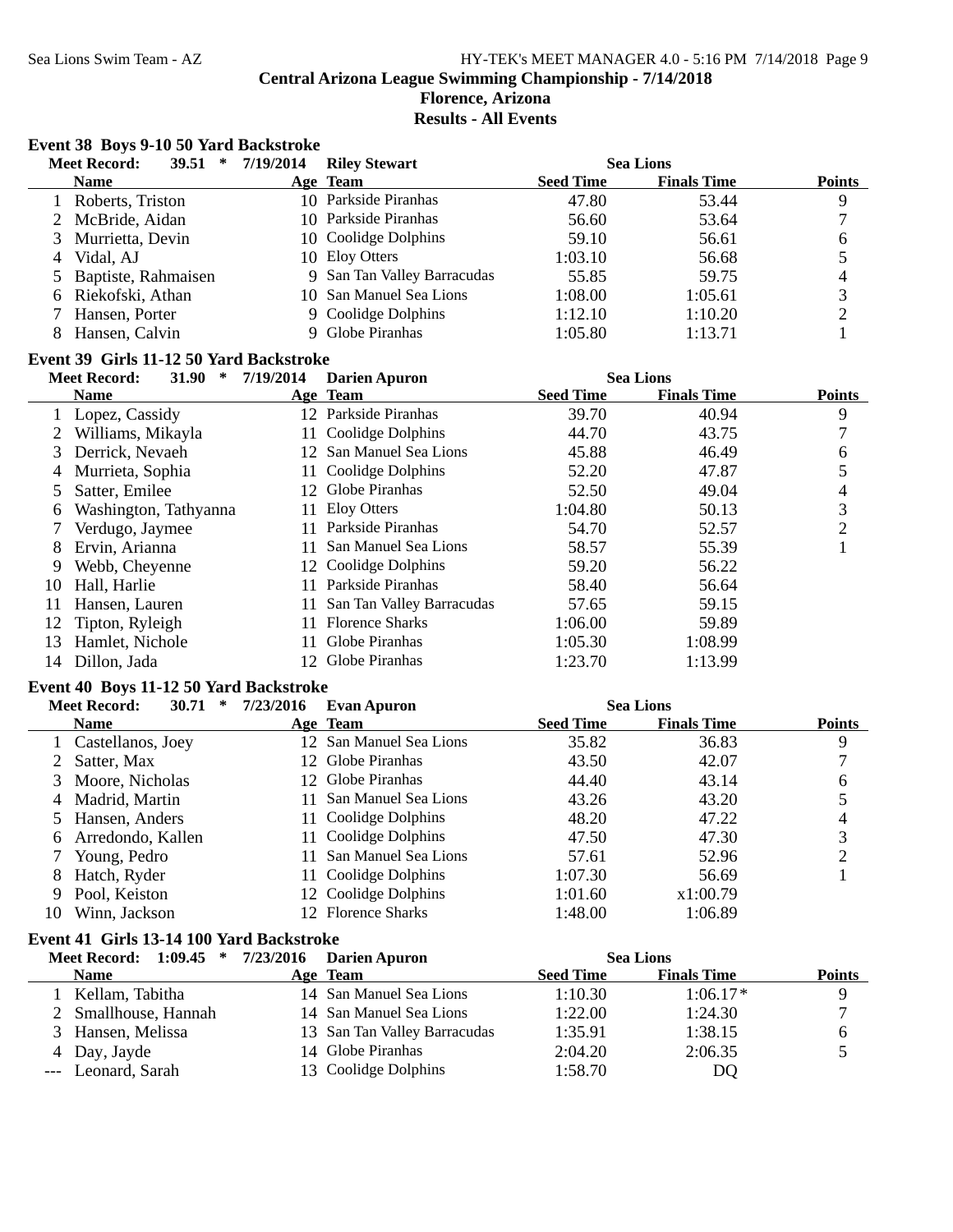#### Sea Lions Swim Team - AZ HY-TEK's MEET MANAGER 4.0 - 5:16 PM 7/14/2018 Page 10 **Central Arizona League Swimming Championship - 7/14/2018 Florence, Arizona Results - All Events**

|                | Meet Record: 1:02.35 * 7/19/2014           |           | <b>Will Newman</b>           |                  | <b>Sea Lions</b>   |                  |
|----------------|--------------------------------------------|-----------|------------------------------|------------------|--------------------|------------------|
|                | Name                                       |           | Age Team                     | <b>Seed Time</b> | <b>Finals Time</b> | <b>Points</b>    |
| $\mathbf{1}$   | Stewart, Riley                             |           | 14 San Manuel Sea Lions      | 1:02.50          | $1:00.04*$         | 9                |
| 2              | Lopez, AJ                                  |           | 14 San Manuel Sea Lions      | 1:10.00          | 1:07.22            | $\tau$           |
| 3              | Hill, Hunter                               |           | 14 San Manuel Sea Lions      | 1:27.80          | 1:19.02            | 6                |
| $\overline{4}$ | Shoemaker, Seth                            |           | 14 Parkside Piranhas         | 1:19.00          | 1:19.45            | 5                |
| 5              | Satter, Trey                               | 13        | Globe Piranhas               | 1:30.20          | 1:24.46            | 4                |
| 6              | Garcia, Jayvien                            |           | 13 Parkside Piranhas         | 1:42.20          | 1:36.70            | 3                |
| $---$          | Valdez, Jake                               |           | 13 Parkside Piranhas         | 1:45.40          | DQ                 |                  |
|                | Event 43 Girls 15-18 100 Yard Backstroke   |           |                              |                  |                    |                  |
|                | 1:09.76<br>*<br><b>Meet Record:</b>        | 7/20/2013 | <b>Bianca Silva</b>          |                  | <b>Parkside</b>    |                  |
|                | <b>Name</b>                                |           | Age Team                     | <b>Seed Time</b> | <b>Finals Time</b> | <b>Points</b>    |
|                | 1 Apuron, Darien                           |           | 16 San Manuel Sea Lions      | 1:09.40          | $1:06.90*$         | $\overline{9}$   |
| 2              | Reynolds, Meghan                           |           | 17 San Tan Valley Barracudas | 1:24.32          | 1:27.64            | 7                |
| 3              | Rice, Jessi                                | 17        | San Manuel Sea Lions         | 1:27.60          | 1:30.69            | 6                |
| 4              | Hill, BaiLee                               |           | 16 San Manuel Sea Lions      | 1:36.20          | 1:31.90            | 5                |
| 5              | Voelker, Madison                           |           | 15 Globe Piranhas            | 1:33.60          | 1:33.05            | $\overline{4}$   |
| 6              | Riekofski, Alyssa                          | 15        | San Manuel Sea Lions         | 2:27.00          | x2:16.54           |                  |
| $---$          | Leonard, Rachel                            |           | 15 Coolidge Dolphins         | 1:42.00          | DQ                 |                  |
|                | Event 44 Boys 15-18 100 Yard Backstroke    |           |                              |                  |                    |                  |
|                | Meet Record: 1:01.28 *                     | 7/18/2015 | <b>Will Newman</b>           |                  | <b>Sea Lions</b>   |                  |
|                | <b>Name</b>                                |           | Age Team                     | <b>Seed Time</b> | <b>Finals Time</b> | <b>Points</b>    |
|                | 1 Nienhuis, Jack                           |           | 16 Parkside Piranhas         | 1:11.20          | 1:09.36            | 9                |
| 2              | Hansen, Gavin                              |           | 15 Coolidge Dolphins         | 1:14.10          | 1:16.55            | $\boldsymbol{7}$ |
| $\mathfrak{Z}$ | Giannini, Chance                           |           | 15 Parkside Piranhas         | 1:15.40          | 1:17.74            | 6                |
| 4              | Fister, Nate                               |           | 15 San Manuel Sea Lions      | 1:15.90          | 1:19.59            | 5                |
| 5              | Linke, Holden                              |           | 15 Coolidge Dolphins         | 1:24.20          | 1:24.42            | 4                |
| 6              | Werrell, Kenneth                           | 17        | Globe Piranhas               | 1:25.10          | 1:30.12            | 3                |
| 7              | Darrow, Kaleb                              | 17        | Parkside Piranhas            | 1:34.70          | 1:35.30            | $\overline{2}$   |
|                | Event 45 Girls 8 & Under 50 Yard Freestyle |           |                              |                  |                    |                  |
|                | $37.25$ *<br><b>Meet Record:</b>           | 7/14/2012 | <b>Tabitha Kellam</b>        |                  | <b>Sea Lions</b>   |                  |
|                | <b>Name</b>                                |           | Age Team                     | <b>Seed Time</b> | <b>Finals Time</b> | <b>Points</b>    |
|                | 1 Hudson, Jocelyn                          |           | 8 San Manuel Sea Lions       | 46.87            | 44.96              | $\boldsymbol{9}$ |
|                | Tipton, Kaylie                             |           | 7 Florence Sharks            | 1:06.00          | 51.53              | $\boldsymbol{7}$ |
|                | 3 Hansen, Ivy                              |           | 8 Coolidge Dolphins          | 1:10.10          | 54.18              | $\sqrt{6}$       |
| 4              | Kleen, Aubree                              |           | 7 Parkside Piranhas          | 1:04.00          | 1:02.52            | 5                |
| 5              | Collom, LoreLai                            | 8         | Parkside Piranhas            | 1:03.10          | 1:03.80            | 4                |
| 6              | Randall, Lexi                              | 7         | Coolidge Dolphins            | 1:23.90          | 1:22.54            | 3                |
| 7              | Hughes, Jamie                              |           | 7 Coolidge Dolphins          | 1:46.10          | 1:28.77            | $\overline{2}$   |
|                | Event 46 Boys 8 & Under 50 Yard Freestyle  |           |                              |                  |                    |                  |
|                | <b>Meet Record:</b><br>$36.83$ *           | 7/18/2015 | <b>Johnny Smallhouse</b>     |                  | <b>Sea Lions</b>   |                  |
|                | <b>Name</b>                                |           | Age Team                     | <b>Seed Time</b> | <b>Finals Time</b> | <b>Points</b>    |
| 1              | Jarvis, Aadon                              |           | 8 Florence Sharks            | 1:17.00          | 55.70              | 9                |
| 2              | Henry, Hunter                              | 7         | <b>Coolidge Dolphins</b>     | 1:12.60          | 1:05.83            | 7                |
|                | 3 Pinedo, Maxwell                          |           | 7 Coolidge Dolphins          | 1:25.40          | 1:09.98            | 6                |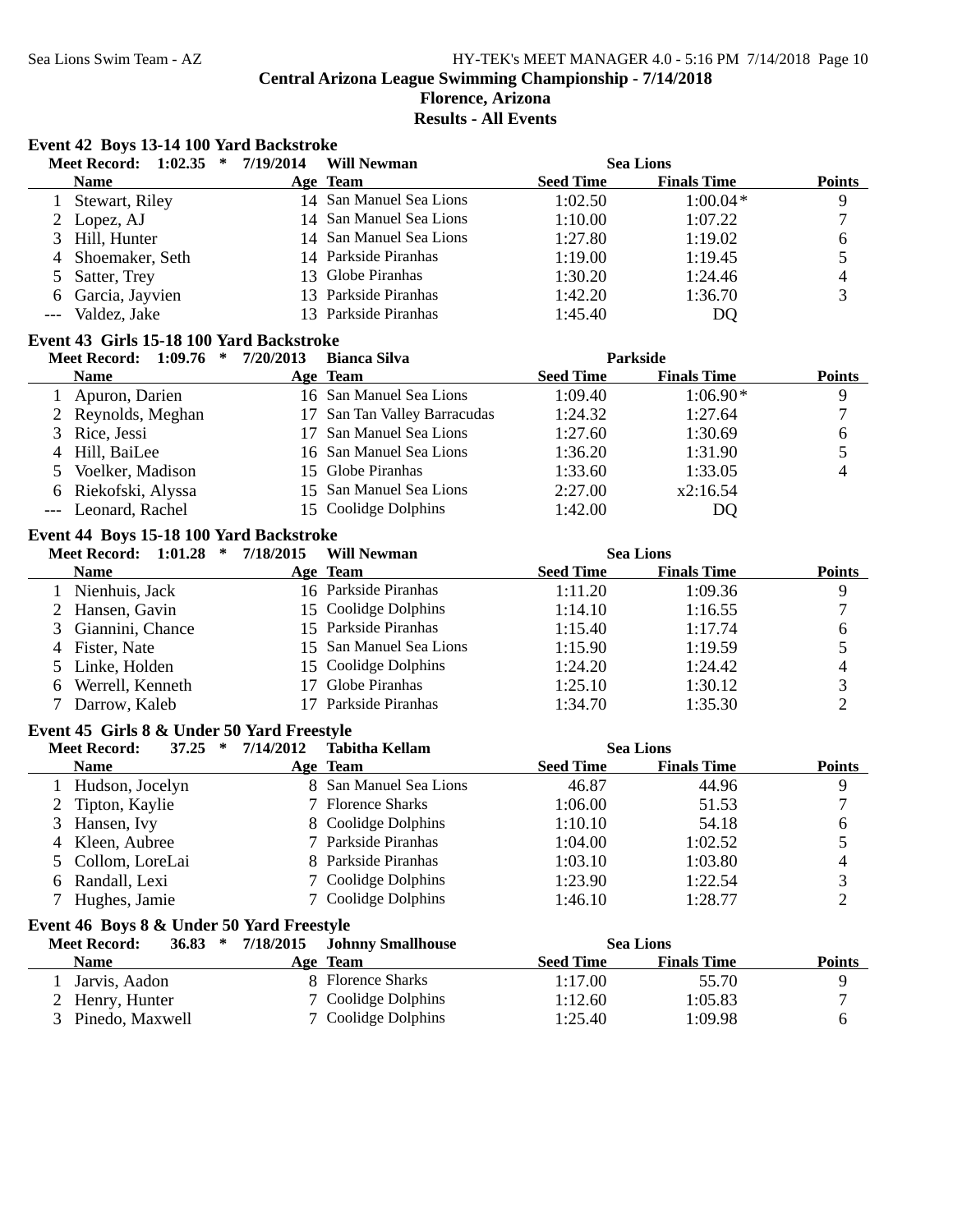**Event 47 Girls 9-10 100 Yard Freestyle**

# Sea Lions Swim Team - AZ HY-TEK's MEET MANAGER 4.0 - 5:16 PM 7/14/2018 Page 11

**Central Arizona League Swimming Championship - 7/14/2018**

|              | <b>Meet Record:</b><br>1:15.22<br>$\ast$ | 7/19/2014 | <b>Tabitha Kellam</b>        |                  | <b>Sea Lions</b>   |                     |
|--------------|------------------------------------------|-----------|------------------------------|------------------|--------------------|---------------------|
|              | <b>Name</b>                              |           | Age Team                     | <b>Seed Time</b> | <b>Finals Time</b> | <b>Points</b>       |
| $\mathbf{1}$ | Giberti, D'Glayne                        |           | 9 Parkside Piranhas          | 1:26.50          | 1:25.96            | 9                   |
| 2            | Pisano, Ophelia                          |           | 10 Coolidge Dolphins         | 1:35.50          | 1:31.43            | $\boldsymbol{7}$    |
| 3            | Galpin, Katy                             |           | 10 Parkside Piranhas         | 1:40.50          | 1:35.43            | 6                   |
| 4            | Valentine, Sayde                         |           | 10 Parkside Piranhas         | 1:40.50          | 1:38.50            | 5                   |
| 5            | Volk, Julisa                             |           | 10 Coolidge Dolphins         | 1:47.20          | 1:41.36            | 4                   |
|              | Event 48 Boys 9-10 100 Yard Freestyle    |           |                              |                  |                    |                     |
|              | Meet Record: 1:04.42 *                   | 7/19/2014 | <b>Evan Apuron</b>           |                  | <b>Sea Lions</b>   |                     |
|              | <b>Name</b>                              |           | Age Team                     | <b>Seed Time</b> | <b>Finals Time</b> | <b>Points</b>       |
| 1            | Bradeen, Vincent                         |           | 9 Parkside Piranhas          | 1:31.90          | 1:26.03            | 9                   |
|              | 2 Roberts, Triston                       |           | 10 Parkside Piranhas         | 1:24.20          | 1:33.14            | $\boldsymbol{7}$    |
| 3            | Edwards, Logan                           |           | 9 San Tan Valley Barracudas  | 1:03.68          | 2:02.35            | 6                   |
| 4            | Marquez, Joseph                          |           | 9 Coolidge Dolphins          | 1:52.20          | 2:07.88            | 5                   |
| 5            | Linke, Emmitt                            |           | 9 Coolidge Dolphins          | 1:55.90          | 2:22.64            | 4                   |
| 6            | Williams, David                          |           | 9 Coolidge Dolphins          | 2:37.70          | 3:00.87            | 3                   |
|              |                                          |           |                              |                  |                    |                     |
|              | Event 49 Girls 11-12 100 Yard Freestyle  |           |                              |                  |                    |                     |
|              | $\ast$<br><b>Meet Record: 1:02.46</b>    | 7/19/2014 | <b>Gianna Sweeney</b>        |                  | <b>Sea Lions</b>   |                     |
|              | <b>Name</b>                              |           | Age Team                     | <b>Seed Time</b> | <b>Finals Time</b> | <b>Points</b>       |
|              | 1 Ramirez, Julie                         |           | 11 San Manuel Sea Lions      | 1:19.00          | 1:14.86            | 9                   |
| 2            | Lopez, Cassidy                           |           | 12 Parkside Piranhas         | 1:15.70          | 1:15.47            | $\boldsymbol{7}$    |
| 3            | Argento, Angelika                        |           | 12 San Tan Valley Barracudas | 1:21.30          | 1:15.70            | 6                   |
| 4            | McEvoy, Andi                             |           | 12 Coolidge Dolphins         | 1:30.90          | 1:27.03            | 5                   |
| 5            | Volk, Tatum                              |           | 12 Coolidge Dolphins         | 1:43.50          | 1:32.76            | 4                   |
| 6            | Verdugo, Jaymee                          |           | 11 Parkside Piranhas         | 1:38.90          | 1:38.93            | 3                   |
| 7            | Webb, Cheyenne                           |           | 12 Coolidge Dolphins         | 1:47.20          | 1:44.08            | $\overline{c}$      |
| 8            | Salas, Brynlee                           |           | 11 Parkside Piranhas         | 1:44.60          | 1:57.60            | $\mathbf{1}$        |
|              | Event 50 Boys 11-12 100 Yard Freestyle   |           |                              |                  |                    |                     |
|              | 59.90<br>$\ast$<br><b>Meet Record:</b>   | 7/22/2017 | <b>Ben Fister</b>            |                  | <b>Sea Lions</b>   |                     |
|              | <b>Name</b>                              |           | Age Team                     | <b>Seed Time</b> | <b>Finals Time</b> | <b>Points</b>       |
|              | Kellam, Ethan                            |           | 12 San Manuel Sea Lions      | 1:10.60          | 1:06.98            | 9                   |
| 2            | Smallhouse, Johnny                       |           | 11 San Manuel Sea Lions      | 1:12.70          | 1:07.26            | $\boldsymbol{7}$    |
| 3            | Pisano, Alexander                        |           | 12 Coolidge Dolphins         | 1:24.00          | 1:21.75            | 6                   |
| 4            | Bradeen, Anthony                         |           | 12 Parkside Piranhas         | 1:31.00          | 1:29.39            | 5                   |
| 5            | Young, Pedro                             |           | 11 San Manuel Sea Lions      | 1:35.30          | 1:29.87            | 4                   |
| 6            | Baptiste, Deahntreh                      |           | 12 San Tan Valley Barracudas | 1:03.09          | 1:34.91            | 3                   |
|              | Event 51 Girls 13-14 100 Yard Freestyle  |           |                              |                  |                    |                     |
|              | <b>Meet Record:</b><br>58.65<br>$\ast$   | 7/22/2017 | <b>Tabitha Kellam</b>        |                  | <b>Sea Lions</b>   |                     |
|              | <b>Name</b>                              |           | Age Team                     | <b>Seed Time</b> | <b>Finals Time</b> | <b>Points</b>       |
|              | Kellam, Tabitha                          |           | 14 San Manuel Sea Lions      | 58.37            | 57.50*             | 9                   |
| 2            | Castellanos, Briana                      | 13        | San Manuel Sea Lions         | 1:08.70          | 1:07.29            | 7                   |
| 3            | Hansen, Melissa                          | 13        | San Tan Valley Barracudas    | 1:19.62          | 1:15.77            | 6                   |
| 4            | Hall, Lily                               | 13        | San Tan Valley Barracudas    | 1:20.81          | 1:18.86            | 5                   |
|              | Hansen, Rachel                           | 13        | San Tan Valley Barracudas    | 1:30.05          | 1:25.81            |                     |
| 5            | Sesma, Tatiana                           | 13        | Coolidge Dolphins            | 1:27.40          | 1:26.30            | 4<br>3              |
| 6            |                                          |           | Parkside Piranhas            | 1:27.80          |                    |                     |
| 7            | Houck, Azlyn                             | 13        | Globe Piranhas               |                  | 1:28.84            | $\overline{c}$<br>1 |
| 8            | Day, Jayde                               | 14        | 13 Coolidge Dolphins         | 1:41.50          | 1:33.39            |                     |
| 9            | Leonard, Sarah                           |           |                              | 1:41.30          | 1:43.85            |                     |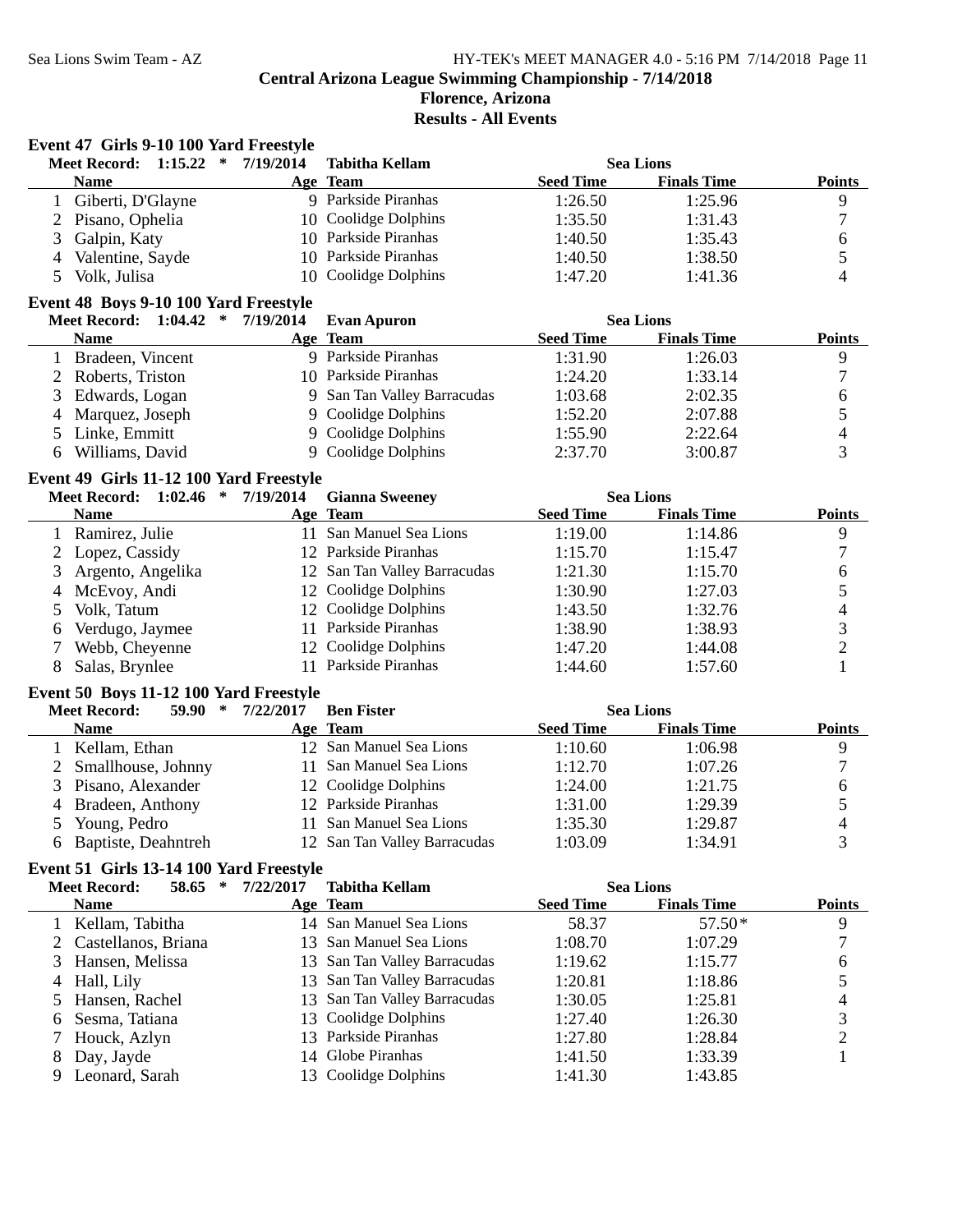#### **Florence, Arizona Results - All Events**

## **Event 52 Boys 13-14 100 Yard Freestyle**

|   | <b>Meet Record:</b><br>55.64<br>∗ | 7/22/2017 | <b>Riley Stewart</b>         |                  | <b>Sea Lions</b>   |               |
|---|-----------------------------------|-----------|------------------------------|------------------|--------------------|---------------|
|   | <b>Name</b>                       |           | Age Team                     | <b>Seed Time</b> | <b>Finals Time</b> | <b>Points</b> |
|   | Stewart, Riley                    |           | 14 San Manuel Sea Lions      | 52.19            | $51.96*$           | 9             |
|   | 2 Lopez, AJ                       |           | 14 San Manuel Sea Lions      | 57.10            | 55.96              |               |
|   | 3 Fister, Ben                     |           | 13 San Manuel Sea Lions      | 59.90            | 57.38              | 6             |
| 4 | Sansores, Xavier                  |           | 14 Parkside Piranhas         | 1:03.10          | 1:01.33            |               |
|   | 5 Mathis, John-Michael            |           | 14 San Tan Valley Barracudas | 1:03.63          | 1:01.38            | 4             |
| 6 | Satter, Trey                      |           | 13 Globe Piranhas            | 1:21.90          | 1:11.02            | 3             |
|   | Valdez, Jake                      |           | 13 Parkside Piranhas         | 1:15.70          | 1:11.05            |               |
|   | Elliot, Tanner                    |           | 13 Parkside Piranhas         | 1:14.60          | 1:13.93            |               |
|   |                                   |           |                              |                  |                    |               |

#### **Event 53 Girls 15-18 100 Yard Freestyle**

#### **Meet Record:** 1:01.47 \* 7/16/2011 Meghan Cook Sea Lions

|   |                     | $\sim$                       |                  |                    |               |
|---|---------------------|------------------------------|------------------|--------------------|---------------|
|   | <b>Name</b>         | Age Team                     | <b>Seed Time</b> | <b>Finals Time</b> | <b>Points</b> |
|   | 1 Apuron, Darien    | 16 San Manuel Sea Lions      | 1:02.00          | $1:00.15*$         | 9             |
|   | 2 Mullen, Mackenzie | 15 San Tan Valley Barracudas | 1:08.78          | 1:06.80            |               |
|   | 3 Brown, Adalyn     | 17 San Tan Valley Barracudas | 1:09.70          | 1:08.17            | 6             |
|   | 4 Chavez, Star      | 15 San Manuel Sea Lions      | 1:12.10          | 1:10.71            |               |
|   | 5 Irish, Samantha   | 15 Globe Piranhas            | 1:12.80          | 1:12.05            | 4             |
| 6 | Hansen, Carrie      | 17 San Tan Valley Barracudas | 1:11.00          | 1:12.42            |               |
|   | Rice, Jessi         | 17 San Manuel Sea Lions      | 1:14.70          | 1:17.78            |               |
| 8 | Voelker, Madison    | 15 Globe Piranhas            | 1:22.20          | 1:18.12            |               |
|   | Reynolds, Meghan    | 17 San Tan Valley Barracudas | 1:19.19          | x1:18.24           |               |

#### **Event 54 Boys 15-18 100 Yard Freestyle**

|    | <b>Meet Record:</b><br>53.47<br>∗ | 7/23/2016 | <b>Colbey Stratton</b>  |                  | <b>Sea Lions</b>   |               |
|----|-----------------------------------|-----------|-------------------------|------------------|--------------------|---------------|
|    | <b>Name</b>                       |           | Age Team                | <b>Seed Time</b> | <b>Finals Time</b> | <b>Points</b> |
|    | 1 Houck, Bailyn                   |           | 16 Parkside Piranhas    | 56.40            | 55.79              | 9             |
|    | 2 Reafling, David                 |           | 15 Coolidge Dolphins    | 59.80            | 56.48              |               |
|    | 3 Finnegan, Jake                  |           | 16 Parkside Piranhas    | 1:02.20          | 59.11              | 6             |
|    | 4 Fister, Nate                    |           | 15 San Manuel Sea Lions | 1:01.10          | 1:01.97            |               |
|    | 5 Reede, Martine                  |           | 18 Globe Piranhas       | 57.90            | 1:04.30            | 4             |
|    | 6 Madril, Nathaniel               |           | 16 Coolidge Dolphins    | 1:05.70          | 1:05.66            |               |
|    | Darrow, Kaleb                     | 17        | Parkside Piranhas       | 1:13.90          | 1:07.70            |               |
| 8. | Garcia, Daniel                    | 17        | San Manuel Sea Lions    | 1:11.40          | 1:08.16            |               |
|    | Giannini, Chance                  |           | 15 Parkside Piranhas    | 1:12.90          | x1:12.15           |               |

#### **Event 55 Girls 6 & Under 25 Yard Breaststroke**

| <b>Meet Record:</b> | 31.69<br>-* | 7/19/2014 | Emma Gammill        |           | <b>Parkside</b>    |               |
|---------------------|-------------|-----------|---------------------|-----------|--------------------|---------------|
| Name                |             |           | <b>Age Team</b>     | Seed Time | <b>Finals Time</b> | <b>Points</b> |
| Hill. Scarlett      |             |           | 5 Parkside Piranhas | 47.90     | 43.74              |               |
| 2 Randall, Sadie    |             |           | 6 Coolidge Dolphins | 1:10.50   | 1:03.76            |               |

## **Event 56 Boys 6 & Under 25 Yard Breaststroke**

|    | 29.84<br>∗<br><b>Meet Record:</b> | 7/15/2006 | Cole Yocum             | <b>Kearny</b>    |                    |               |
|----|-----------------------------------|-----------|------------------------|------------------|--------------------|---------------|
|    | <b>Name</b>                       |           | Age Team               | <b>Seed Time</b> | <b>Finals Time</b> | <b>Points</b> |
|    | Tipton, Drake                     |           | 6 Florence Sharks      | 38.00            | 33.52              |               |
|    | 2 Hansen, Ezra                    |           | 6 Coolidge Dolphins    | 44.00            | 39.84              |               |
| 3. | Tucker, Bill                      |           | 5 Coolidge Dolphins    | 49.30            | 42.06              |               |
| 4  | Marquez, Damian                   |           | 6 San Manuel Sea Lions | 1:00.20          | 1:37.19            |               |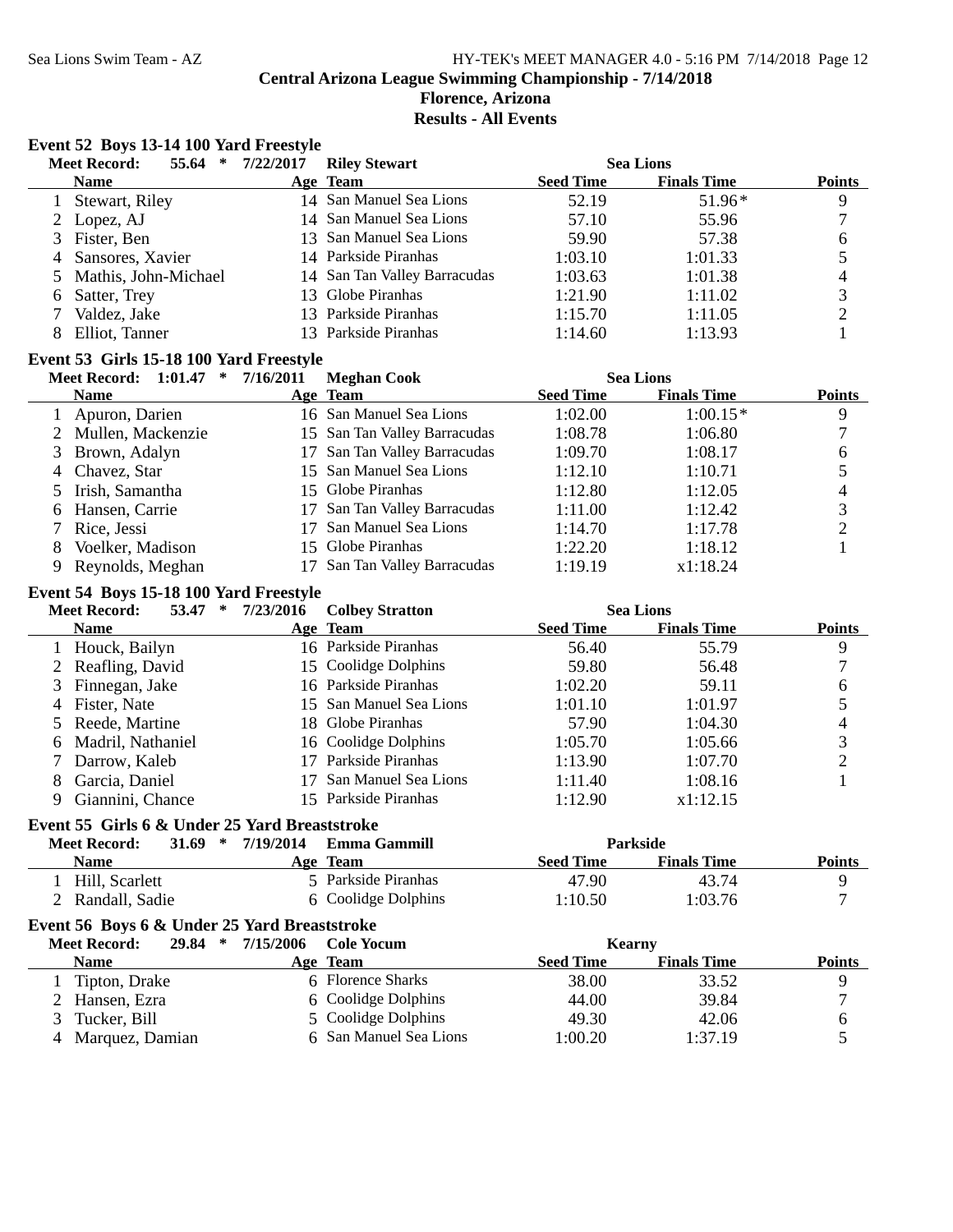## Sea Lions Swim Team - AZ HY-TEK's MEET MANAGER 4.0 - 5:16 PM 7/14/2018 Page 13 **Central Arizona League Swimming Championship - 7/14/2018**

### **Florence, Arizona Results - All Events**

#### **Event 57 Girls 7-8 25 Yard Breaststroke**

|                | <b>Meet Record:</b><br>22.88<br>$\ast$                        | 7/14/2007         | <b>Stormee Galaka</b>       | <b>Kearny</b>      |                    |                               |
|----------------|---------------------------------------------------------------|-------------------|-----------------------------|--------------------|--------------------|-------------------------------|
|                | <b>Name</b>                                                   |                   | Age Team                    | <b>Seed Time</b>   | <b>Finals Time</b> | <b>Points</b>                 |
| $\mathbf{1}$   | Nemons, Annie                                                 |                   | 7 San Manuel Sea Lions      | 30.36              | 29.02              | 9                             |
| 2              | Tipton, Kaylie                                                |                   | 7 Florence Sharks           | 29.00              | 29.42              | $\sqrt{ }$                    |
| 3              | Roberts, Teagan                                               |                   | 7 Parkside Piranhas         | 28.40              | 34.01              | 6                             |
| 4              | Randall, Lexi                                                 |                   | 7 Coolidge Dolphins         | 35.50              | 34.62              | 5                             |
| 5              | Tapia, Teyah                                                  | 7                 | Coolidge Dolphins           | 42.20              | 36.40              | 4                             |
| 6              | Hansen, Macy                                                  | 7                 | Globe Piranhas              | 37.40              | 37.59              | 3                             |
|                |                                                               |                   |                             |                    |                    |                               |
|                | Event 58 Boys 7-8 25 Yard Breaststroke<br><b>Meet Record:</b> | 23.41 * 7/20/2013 | <b>Clifton Runice</b>       |                    | Parkside           |                               |
|                | <b>Name</b>                                                   |                   | Age Team                    | <b>Seed Time</b>   | <b>Finals Time</b> | <b>Points</b>                 |
| 1              | Hansen, Cal                                                   |                   | 7 Coolidge Dolphins         | 34.20              | 32.25              | 9                             |
| $\overline{2}$ | Baptiste, Dartagnan                                           |                   | 8 San Tan Valley Barracudas | 31.47              | 32.34              | $\tau$                        |
| 3              | Washington, Cordae                                            |                   | 7 Eloy Otters               | 43.79              | 35.05              |                               |
|                |                                                               | 7                 | Coolidge Dolphins           | 35.20              | 35.78              | 6                             |
| 4              | Henry, Hunter                                                 | 8                 | <b>Florence Sharks</b>      | 35.00              |                    | 5                             |
| 5              | Jarvis, Aadon                                                 |                   |                             |                    | 38.63              | $\overline{\mathcal{A}}$<br>3 |
| 6              | Linke, Logan                                                  |                   | 7 Coolidge Dolphins         | 43.80              | 42.21              |                               |
|                | Event 59 Girls 9-10 50 Yard Breaststroke                      |                   |                             |                    |                    |                               |
|                | <b>Meet Record:</b><br>40.74 $*$                              | 7/14/2012         | <b>Gia Sweeney</b>          |                    | <b>Sea Lions</b>   |                               |
|                | <b>Name</b>                                                   |                   | Age Team                    | <b>Seed Time</b>   | <b>Finals Time</b> | <b>Points</b>                 |
|                | 1 Feng, Sydney                                                |                   | 10 Parkside Piranhas        | 45.20              | 41.72              | 9                             |
| 2              | Gameros, Brooklyn                                             |                   | 10 Parkside Piranhas        | 46.30              | 43.97              | 7                             |
| 3              | Hansen, Daisy                                                 |                   | 10 Globe Piranhas           | 51.50              | 49.73              | 6                             |
| 4              | Pisano, Ophelia                                               |                   | 10 Coolidge Dolphins        | 58.00              | 53.09              | 5                             |
| 5              | Rouse, Jessica                                                |                   | 10 San Manuel Sea Lions     | 1:03.10            | 1:00.57            | 4                             |
| 6              | Schulte, Ruby                                                 |                   | 9 San Tan Valley Barracudas | 1:02.13            | 1:00.90            | 3                             |
| 7              | Hansen, Elsie                                                 | 9                 | Coolidge Dolphins           | 1:11.30            | 1:04.12            | $\overline{c}$                |
| 8              | Delisle, Keagan                                               | 10                | Coolidge Dolphins           | 1:08.90            | 1:07.38            | 1                             |
| 9              | Leverance, CJ                                                 | 10                | Globe Piranhas              | 1:12.10            | 1:07.48            |                               |
| 10             | Kleen, Lyla                                                   |                   | 10 Parkside Piranhas        | 1:11.20            | 1:18.96            |                               |
| 11             | Tucker, Molly                                                 |                   | 9 Coolidge Dolphins         | 1:30.50            | x1:31.95           |                               |
|                | Event 60 Boys 9-10 50 Yard Breaststroke                       |                   |                             |                    |                    |                               |
|                | <b>Meet Record:</b><br>43.03 $*$                              | 7/23/2016         | <b>Mason Stewart</b>        |                    | <b>Sea Lions</b>   |                               |
|                | <b>Name</b>                                                   |                   | Age Team                    | <b>Seed Time</b>   | <b>Finals Time</b> | <b>Points</b>                 |
|                | Dale, Cooper                                                  |                   | 10 San Manuel Sea Lions     | 48.87              | 47.89              | 9                             |
| 2              | Bradeen, Vincent                                              |                   | 9 Parkside Piranhas         | 1:00.40            | 52.91              | $\overline{7}$                |
| 3              | Vidal, AJ                                                     |                   | 10 Eloy Otters              | 1:15.30            | 55.72              | 6                             |
| 4              | Olivera, Ayden                                                | 9                 | Globe Piranhas              | 1:04.60            | 57.84              | 5                             |
| 5              | Lopez, Jacob                                                  | 9                 | Parkside Piranhas           | 1:05.00            | 58.85              | 4                             |
| 6              | Hansen, Calvin                                                | 9                 | Globe Piranhas              | 1:05.30            | 58.88              | 3                             |
| 7              | Hansen, Porter                                                | 9                 | Coolidge Dolphins           | 1:01.30            | 59.81              | $\overline{c}$                |
| 8              | Linke, Emmitt                                                 | 9                 | Coolidge Dolphins           | 1:04.40            | 1:02.99            | 1                             |
| 9              | Henry, Gunner                                                 | 10                | Coolidge Dolphins           | 1:04.70            | 1:04.19            |                               |
|                | Edwards, Logan                                                | 9                 | San Tan Valley Barracudas   | 2:05.42            |                    |                               |
| 10             |                                                               | 10                | San Manuel Sea Lions        |                    | 1:10.38            |                               |
| 11             | Riekofski, Athan                                              |                   | 9 Coolidge Dolphins         | 1:30.20<br>2:38.90 | 1:17.39            |                               |
| 12             | Williams, David                                               |                   |                             |                    | x1:57.58           |                               |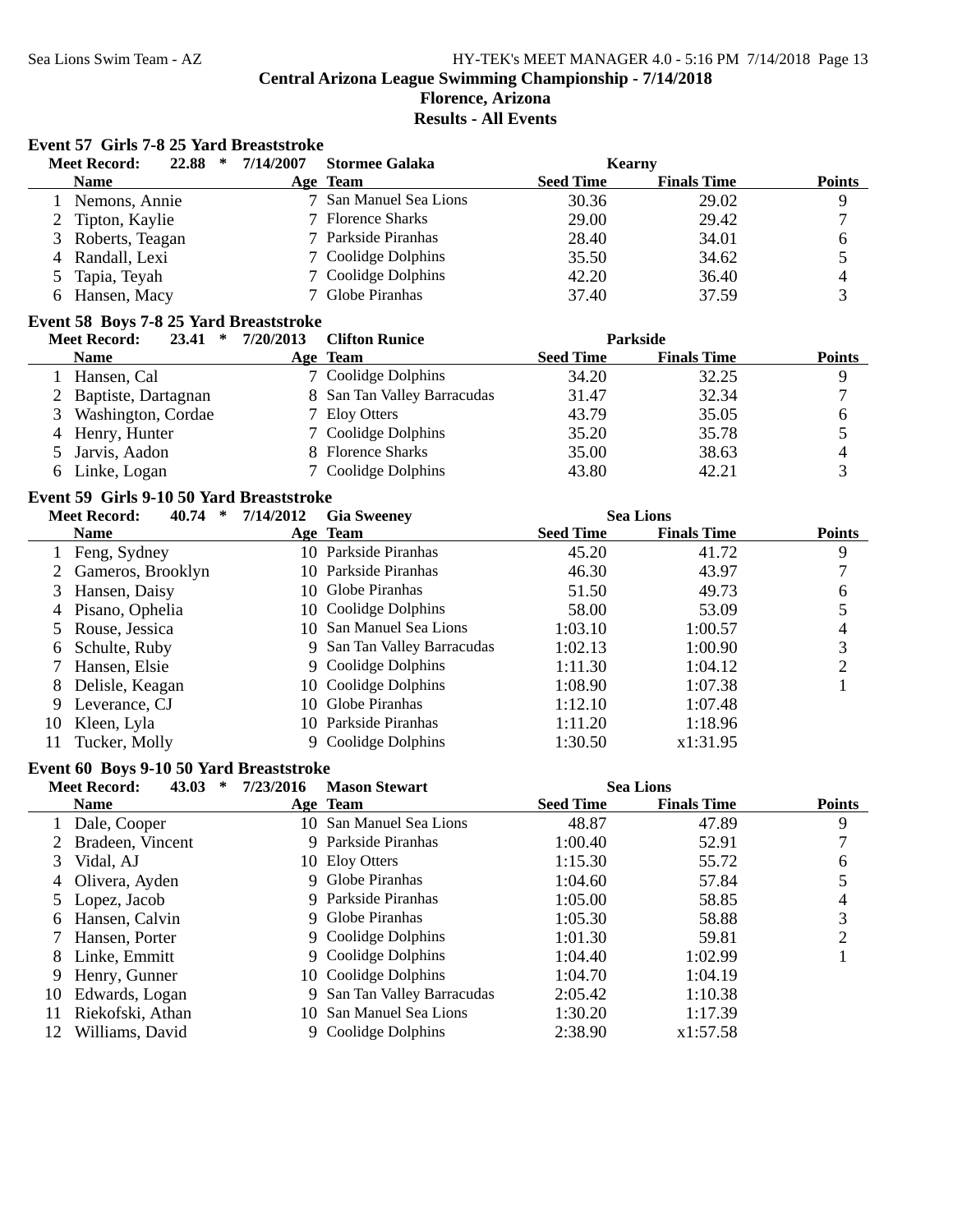#### Sea Lions Swim Team - AZ HY-TEK's MEET MANAGER 4.0 - 5:16 PM 7/14/2018 Page 14 **Central Arizona League Swimming Championship - 7/14/2018 Florence, Arizona Results - All Events**

# **Event 61 Girls 11-12 50 Yard Breaststroke**<br>Meet Becord: 37 12 \* 7/19/2014

|              | <b>Meet Record:</b><br>37.12<br>$\ast$     | 7/19/2014 | <b>Gianna Sweeney</b>        |                  | <b>Sea Lions</b>   |                |
|--------------|--------------------------------------------|-----------|------------------------------|------------------|--------------------|----------------|
|              | <b>Name</b>                                |           | Age Team                     | <b>Seed Time</b> | <b>Finals Time</b> | <b>Points</b>  |
|              | Satter, Emilee                             |           | 12 Globe Piranhas            | 50.50            | 45.66              | 9              |
| 2            | Smith, Georgia                             | 11        | Parkside Piranhas            | 48.60            | 47.52              | $\overline{7}$ |
| 3            | Rodriquez, Gracie                          | 12        | San Tan Valley Barracudas    | 49.56            | 47.89              | 6              |
| 4            | Hall, Harlie                               | 11        | Parkside Piranhas            | 52.00            | 48.34              | 5              |
| 5            | Tipton, Ryleigh                            |           | 11 Florence Sharks           | 59.00            | 50.19              | 4              |
| 6            | Murrieta, Sophia                           |           | 11 Coolidge Dolphins         | 51.60            | 50.77              | 3              |
| 7            | Williams, Mikayla                          |           | 11 Coolidge Dolphins         | 56.50            | 53.44              | $\overline{c}$ |
| 8            | Derrick, Nevaeh                            |           | 12 San Manuel Sea Lions      | 53.81            | 54.80              | 1              |
| 9            | Voelker, Tabitha                           |           | 12 Globe Piranhas            | 58.30            | 56.19              |                |
| 10           | Escobedo, Krystyn                          |           | 12 Coolidge Dolphins         | 58.20            | 56.21              |                |
| 11           | Henry, Tatum                               |           | 12 Coolidge Dolphins         | 1:00.10          | x58.53             |                |
| 12           | Hansen, Lauren                             | 11        | San Tan Valley Barracudas    | 1:02.30          | 58.80              |                |
| 13           | Washington, Tathyanna                      | 11        | <b>Eloy Otters</b>           | 1:14.00          | 1:03.52            |                |
| 14           | Hamlet, Nichole                            |           | 11 Globe Piranhas            | 1:20.60          | 1:11.13            |                |
|              | Event 62 Boys 11-12 50 Yard Breaststroke   |           |                              |                  |                    |                |
|              | <b>Meet Record:</b><br>$\ast$<br>36.50     | 7/23/2016 | <b>Riley Stewart</b>         |                  | <b>Sea Lions</b>   |                |
|              | <b>Name</b>                                |           | Age Team                     | <b>Seed Time</b> | <b>Finals Time</b> | <b>Points</b>  |
| $\mathbf{1}$ | Stewart, Mason                             |           | 12 San Manuel Sea Lions      | 40.78            | 39.79              | 9              |
| 2            | Smallhouse, Johnny                         |           | 11 San Manuel Sea Lions      | 41.97            | 41.15              | 7              |
| 3            | Curry, Vicente                             |           | 12 San Manuel Sea Lions      | 46.56            | 45.85              | 6              |
| 4            | Madrid, Martin                             | 11        | San Manuel Sea Lions         | 50.31            | x47.97             |                |
| 5            | Moore, Nicholas                            |           | 12 Globe Piranhas            | 50.80            | 48.55              | 5              |
| 6            | Baptiste, Deahntreh                        |           | 12 San Tan Valley Barracudas | 52.28            | 50.50              | 4              |
| 7            | Keel, Joey                                 |           | 12 Globe Piranhas            | 55.10            | 52.00              | 3              |
| 8            | Sesma, Aston                               | 11        | Coolidge Dolphins            | 57.00            | 55.99              | $\overline{c}$ |
| 9            | Hatch, Ryder                               | 11        | Coolidge Dolphins            | 1:05.70          | 1:05.81            | $\mathbf{1}$   |
| 10           | Winn, Jackson                              |           | 12 Florence Sharks           | 1:33.00          | 1:16.65            |                |
|              | Event 63 Girls 13-14 100 Yard Breaststroke |           |                              |                  |                    |                |
|              | Meet Record: 1:16.72 *                     | 7/18/2015 | <b>Gianna Sweeney</b>        |                  | <b>Sea Lions</b>   |                |
|              | <b>Name</b>                                |           | Age Team                     | <b>Seed Time</b> | <b>Finals Time</b> | <b>Points</b>  |
|              | 1 Hansen, Lillian                          |           | 13 Coolidge Dolphins         | 1:35.60          | 1:27.00            | 9              |
| 2            | Estrada, Rianna                            |           | 14 San Manuel Sea Lions      | 1:23.30          | 1:27.84            | 7              |
| 3            | Smallhouse, Hannah                         |           | 14 San Manuel Sea Lions      | 1:33.20          | 1:29.06            | 6              |
| 4            | Dale, Mia                                  |           | 13 San Manuel Sea Lions      | 1:32.20          | 1:29.97            | 5              |
| 5            | Houck, Azlyn                               |           | 13 Parkside Piranhas         | 1:51.10          | 1:44.37            | $\overline{4}$ |
|              | Event 64 Boys 13-14 100 Yard Breaststroke  |           |                              |                  |                    |                |
|              | <b>Meet Record: 1:08.03</b><br>$\ast$      | 7/22/2017 | <b>Evan Apuron</b>           |                  | <b>Sea Lions</b>   |                |
|              | <b>Name</b>                                |           | Age Team                     | <b>Seed Time</b> | <b>Finals Time</b> | <b>Points</b>  |
|              | Stewart, Riley                             |           | 14 San Manuel Sea Lions      | 1:08.00          | $1:07.57*$         | 9              |
| 2            | Lopez, AJ                                  | 14        | San Manuel Sea Lions         | 1:17.50          | 1:12.34            | 7              |
| 3            | Mathis, John-Michael                       | 14        | San Tan Valley Barracudas    | 1:26.28          | 1:23.53            | 6              |
| 4            | Satter, Trey                               | 13        | Globe Piranhas               | 1:35.50          | 1:30.88            | 5              |
| 5            | Sanz-Anton, Robert                         | 13        | San Manuel Sea Lions         | 1:39.20          | 1:31.55            | 4              |
| 6            | Keel, James                                |           | 14 Globe Piranhas            | 1:33.70          | 1:32.29            | 3              |
| 7            | Elliot, Tanner                             |           | 13 Parkside Piranhas         | 1:32.80          | 1:32.30            | 2              |
| 8            | Shoemaker, Seth                            |           | 14 Parkside Piranhas         | 1:35.50          | 1:36.06            | 1              |
|              |                                            |           |                              |                  |                    |                |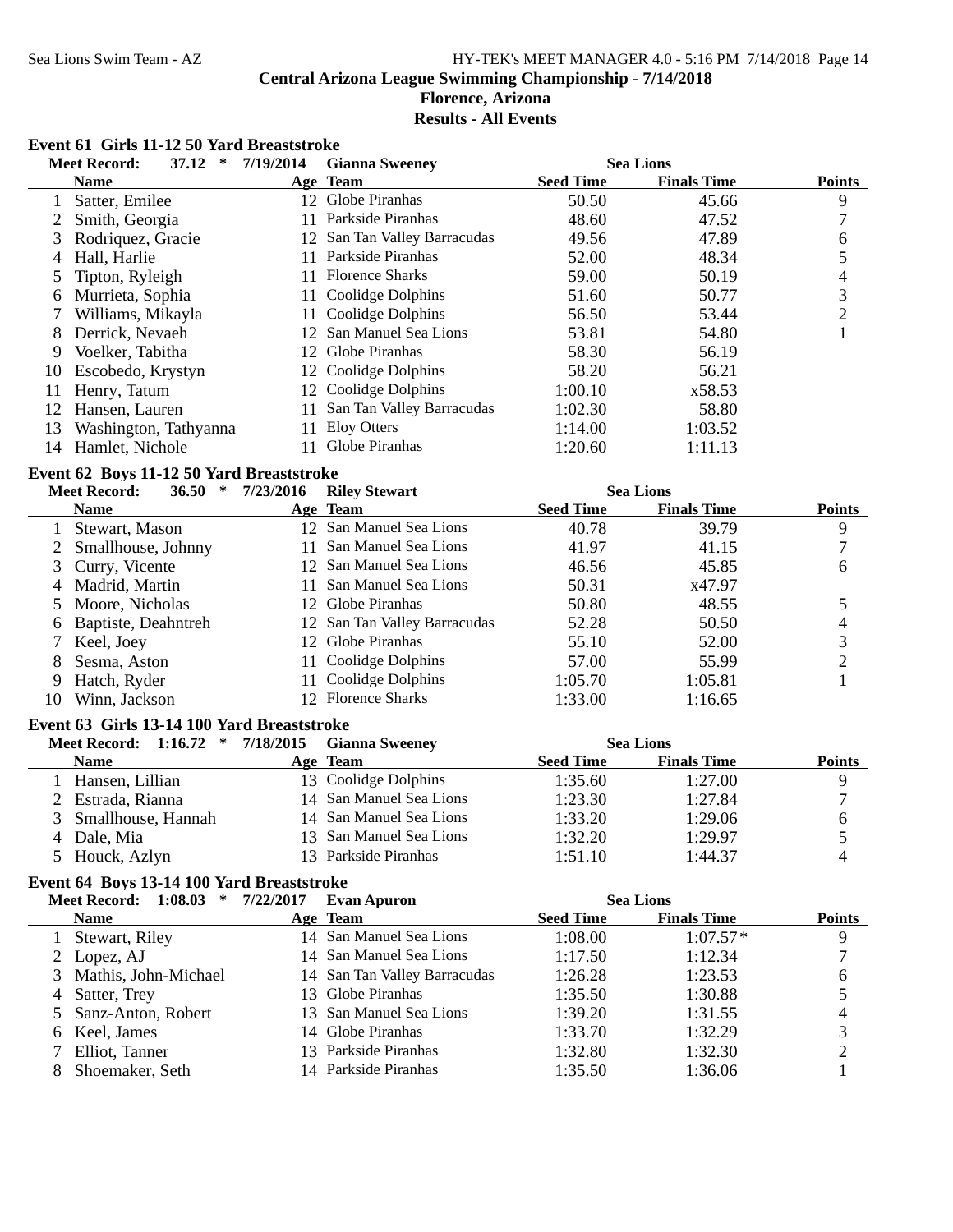|                | Event 65 Girls 15-18 100 Yard Breaststroke                                |                   |                                         |                  |                    |                  |
|----------------|---------------------------------------------------------------------------|-------------------|-----------------------------------------|------------------|--------------------|------------------|
|                | Meet Record: 1:12.95 *                                                    | 7/20/2013         | <b>Julie Ashford</b>                    |                  | <b>Florence</b>    |                  |
|                | <b>Name</b>                                                               |                   | Age Team                                | <b>Seed Time</b> | <b>Finals Time</b> | <b>Points</b>    |
|                | Chavez, Star                                                              |                   | 15 San Manuel Sea Lions                 | 1:27.20          | 1:26.40            | 9                |
|                | Irish, Samantha                                                           |                   | 15 Globe Piranhas                       | 1:30.90          | 1:27.18            | 7                |
| 3              | Brown, Adalyn                                                             | 17                | San Tan Valley Barracudas               | 1:43.52          | 1:40.96            | 6                |
|                | 4 Leonard, Rachel                                                         | 15                | Coolidge Dolphins                       | 1:52.00          | 1:46.64            | 5                |
| 5              | Riekofski, Alyssa                                                         |                   | 15 San Manuel Sea Lions                 | 2:35.90          | 2:41.88            | 4                |
|                | Event 66 Boys 15-18 100 Yard Breaststroke                                 |                   |                                         |                  |                    |                  |
|                | Meet Record: 1:09.88 * 7/14/2012                                          |                   | <b>Wayne Newman</b>                     |                  | <b>Sea Lions</b>   |                  |
|                | <b>Name</b>                                                               |                   | Age Team                                | <b>Seed Time</b> | <b>Finals Time</b> | <b>Points</b>    |
|                | 1 Valenzuela, Andres                                                      |                   | 16 San Manuel Sea Lions                 | 1:17.00          | 1:12.34            | 9                |
|                | 2 Nienhuis, Jack                                                          |                   | 16 Parkside Piranhas                    | 1:16.60          | 1:14.70            | $\boldsymbol{7}$ |
| 3              | Hansen, Gavin                                                             |                   | 15 Coolidge Dolphins                    | 1:17.10          | 1:15.30            | 6                |
| $\overline{4}$ | Finnegan, Jake                                                            |                   | 16 Parkside Piranhas                    | 1:24.10          | 1:22.76            | 5                |
| 5              | Werrell, Kenneth                                                          |                   | 17 Globe Piranhas                       | 1:32.40          | 1:31.39            | 4                |
|                |                                                                           |                   |                                         |                  |                    |                  |
|                | Event 67 Girls 6 & Under 25 Yard Freestyle<br>$22.97$ *                   |                   |                                         |                  |                    |                  |
|                | <b>Meet Record:</b>                                                       | 7/19/2008         | <b>Gia Sweeney</b>                      |                  | <b>Sea Lions</b>   |                  |
|                | <b>Name</b>                                                               |                   | Age Team<br>6 Parkside Piranhas         | <b>Seed Time</b> | <b>Finals Time</b> | <b>Points</b>    |
|                | 1 Burke, Riley                                                            |                   | 5 Parkside Piranhas                     | 33.80            | 26.98              | 9                |
| 2              | Hill, Scarlett                                                            |                   |                                         | 38.70            | 38.06              | 7                |
| 3              | Washington, Kat                                                           |                   | 5 Eloy Otters                           | 1:07.50          | 41.62              | 6                |
| 4              | Hanson, Jeanne                                                            |                   | 6 Coolidge Dolphins                     | 1:05.90          | 46.63              | 5                |
|                | 5 Randall, Sadie                                                          |                   | 6 Coolidge Dolphins                     | 1:00.00          | 1:09.29            | 4                |
|                | Event 68 Boys 6 & Under 25 Yard Freestyle                                 |                   |                                         |                  |                    |                  |
|                | <b>Meet Record:</b>                                                       | 23.75 * 7/14/2012 | <b>Crush Pisano</b>                     |                  | Coolidge           |                  |
|                |                                                                           |                   |                                         |                  |                    |                  |
|                | <b>Name</b>                                                               |                   | Age Team                                | <b>Seed Time</b> | <b>Finals Time</b> | <b>Points</b>    |
|                | 1 Bradeen, Luke                                                           |                   | 6 Parkside Piranhas                     | 25.20            | 25.75              | 9                |
| 2              | Tipton, Drake                                                             |                   | 6 Florence Sharks                       | 39.00            | 33.72              | 7                |
| 3              | Hansen, Ezra                                                              |                   | 6 Coolidge Dolphins                     | 1:03.90          | 33.78              | 6                |
| 4              | Tapia, Christopher                                                        |                   | 6 Coolidge Dolphins                     | 41.70            | 35.01              | 5                |
|                |                                                                           |                   |                                         |                  |                    |                  |
|                | Event 69 Girls 7-8 25 Yard Freestyle<br>∗<br><b>Meet Record:</b><br>16.72 | 7/14/2007         |                                         |                  | <b>Sea Lions</b>   |                  |
|                | <b>Name</b>                                                               |                   | <b>Arielle Gray</b><br>Age Team         | <b>Seed Time</b> | <b>Finals Time</b> | <b>Points</b>    |
|                |                                                                           |                   | 7 San Manuel Sea Lions                  | 25.54            | 26.50              |                  |
|                | 1 Nemons, Annie                                                           |                   | 7 Globe Piranhas                        |                  |                    | 9<br>7           |
|                | 2 Hansen, Macy                                                            |                   |                                         | 24.19            | 26.65              |                  |
|                | Collom, LoreLai                                                           |                   | 8 Parkside Piranhas                     | 26.60            | 27.51              | 6                |
|                | Kleen, Aubree                                                             |                   | 7 Parkside Piranhas                     | 30.50            | 28.34              | 5                |
| 5              | Hatch, Rylee                                                              |                   | 7 Coolidge Dolphins                     | 45.40            | 31.52              | 4                |
| 6              | Tapia, Teyah                                                              |                   | 7 Coolidge Dolphins                     | 34.30            | 31.75              | 3                |
|                | Event 70 Boys 7-8 25 Yard Freestyle                                       |                   |                                         |                  |                    |                  |
|                | <b>Meet Record:</b><br>$16.82$ *                                          | 7/18/2015         | <b>Johnny Smallhouse</b>                |                  | <b>Sea Lions</b>   |                  |
|                | <b>Name</b>                                                               |                   | Age Team                                | <b>Seed Time</b> | <b>Finals Time</b> | <b>Points</b>    |
|                | Baptiste, Dartagnan                                                       |                   | 8 San Tan Valley Barracudas             | 45.31            | 21.27              | 9                |
| 2              | Volk, Tanyon                                                              |                   | Coolidge Dolphins                       | 25.70            | 22.30              | 7                |
| 3              | Rios, Landon                                                              |                   | Globe Piranhas                          | 32.04            | 24.17              | 6                |
| 4<br>5         | Washington, Cordae<br>Linke, Logan                                        |                   | <b>Eloy Otters</b><br>Coolidge Dolphins | 34.66<br>46.60   | 27.47<br>38.62     | 5<br>4           |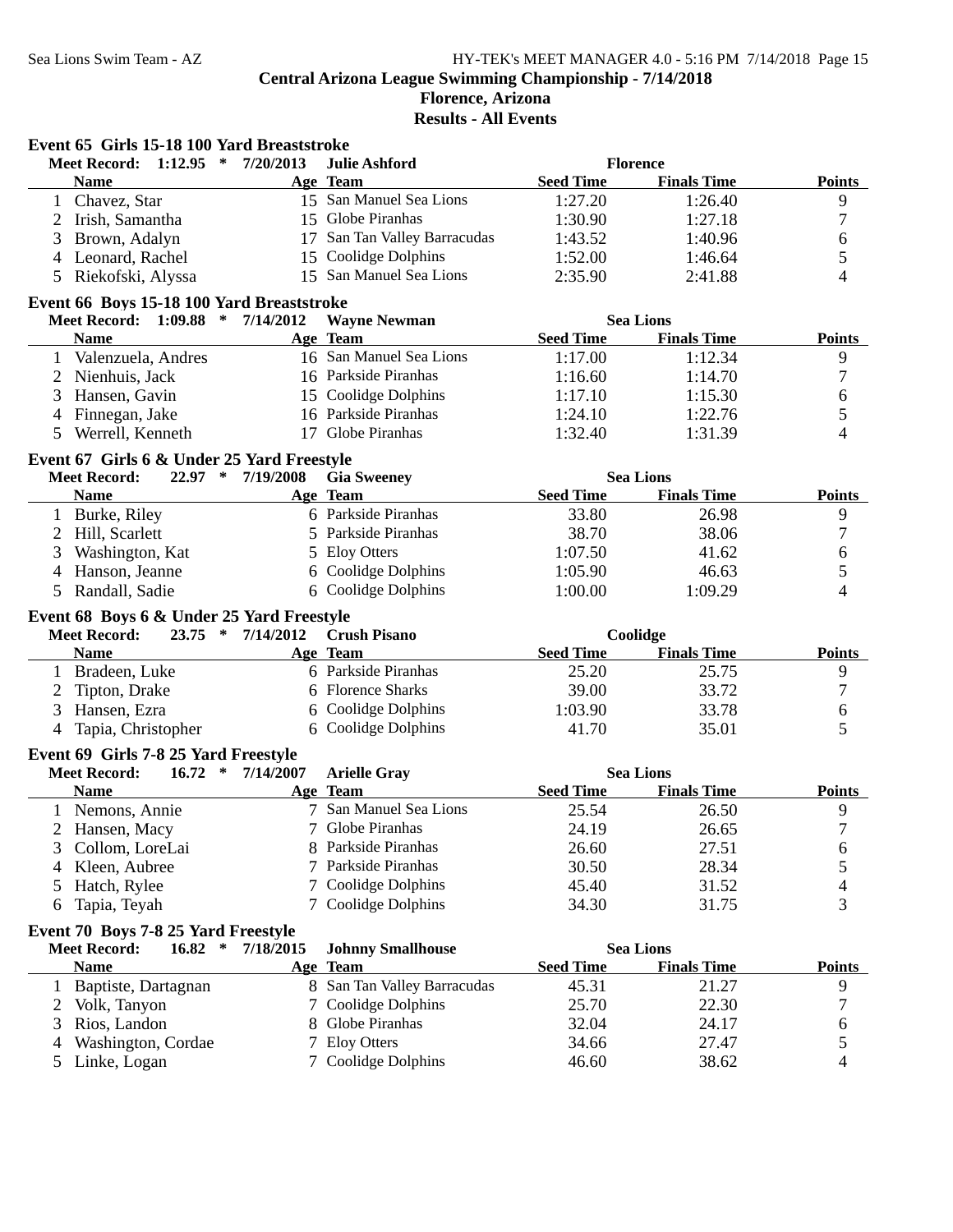#### Sea Lions Swim Team - AZ HY-TEK's MEET MANAGER 4.0 - 5:16 PM 7/14/2018 Page 16 **Central Arizona League Swimming Championship - 7/14/2018 Florence, Arizona Results - All Events**

## **Event 71 Girls 9-10 50 Yard Freestyle**

|     | 31.63<br><b>Meet Record:</b><br>∗ | 7/14/2012 | <b>Gia Sweeney</b>          |                  | <b>Sea LIons</b>   |               |
|-----|-----------------------------------|-----------|-----------------------------|------------------|--------------------|---------------|
|     | <b>Name</b>                       |           | Age Team                    | <b>Seed Time</b> | <b>Finals Time</b> | <b>Points</b> |
|     | Giberti, D'Glayne                 |           | 9 Parkside Piranhas         | 38.90            | 40.35              | 9             |
|     | Galpin, Katy                      |           | 10 Parkside Piranhas        | 45.20            | 41.84              |               |
| 3   | Valentine, Sayde                  |           | 10 Parkside Piranhas        | 45.50            | 43.52              | 6             |
| 4   | Schulte, Ruby                     |           | 9 San Tan Valley Barracudas | 52.84            | 43.87              |               |
|     | 5 Hansen, Daisy                   |           | 10 Globe Piranhas           | 51.10            | 44.64              | 4             |
| 6   | Volk, Zaedee                      |           | 9 Coolidge Dolphins         | 56.60            | 45.65              | 3             |
|     | Slade, McKayla                    |           | 10 Coolidge Dolphins        | 51.80            | 49.71              | ↑             |
| 8   | Washington, Angelique             |           | 9 Eloy Otters               | 1:06.10          | 50.08              |               |
| 9   | Bandin, Naudia                    |           | 10 Florence Sharks          | 1:17.00          | 53.24              |               |
| 10  | Leverance, CJ                     |           | 10 Globe Piranhas           | 1:00.70          | 56.53              |               |
| 11  | Hansen, Elsie                     |           | 9 Coolidge Dolphins         | 1:01.20          | 1:06.01            |               |
| 12. | Winn, Genevieve                   |           | 9 Florence Sharks           | 1:23.00          | 1:18.17            |               |

#### **Event 72 Boys 9-10 50 Yard Freestyle**

|    | 30.56<br><b>Meet Record:</b><br>∗ | 7/19/2014 | <b>Evan Apuron</b>           |                  | <b>Sea Lions</b>   |               |
|----|-----------------------------------|-----------|------------------------------|------------------|--------------------|---------------|
|    | <b>Name</b>                       |           | Age Team                     | <b>Seed Time</b> | <b>Finals Time</b> | <b>Points</b> |
|    | Giamei, Shawn                     | 10-       | San Tan Valley Barracudas    | 38.51            | 37.69              | 9             |
|    | 2 Figueroa, Jacob                 |           | 10 San Tan Valley Barracudas | 39.41            | 39.53              |               |
| 3  | McBride, Aidan                    |           | 10 Parkside Piranhas         | 41.90            | 39.99              | 6             |
| 4  | Dale, Cooper                      |           | 10 San Manuel Sea Lions      | 41.29            | 40.66              |               |
|    | Vidal, AJ                         |           | 10 Eloy Otters               | 40.45            | 43.16              | 4             |
| 6  | Murrietta, Devin                  |           | 10 Coolidge Dolphins         | 48.90            | 45.43              | 3             |
|    | Lopez, Jacob                      |           | Parkside Piranhas            | 49.50            | 47.32              |               |
| 8  | Olivera, Ayden                    |           | 9 Globe Piranhas             | 49.90            | 48.74              |               |
| 9  | Edwards, Logan                    |           | 9 San Tan Valley Barracudas  | 56.27            | 50.39              |               |
| 10 | Marquez, Joseph                   |           | 9 Coolidge Dolphins          | 50.50            | 50.81              |               |
| 11 | Hansen, Calvin                    |           | 9 Globe Piranhas             | 58.90            | 56.32              |               |
| 12 | Williams, David                   |           | 9 Coolidge Dolphins          | 2:07.10          | 1:26.26            |               |
|    |                                   |           |                              |                  |                    |               |

#### **Event 73 Girls 11-12 50 Yard Freestyle**

|    | 29.73<br><b>Meet Record:</b><br>∗ | 7/19/2014 | <b>Darien Apuron</b>         |                  | <b>Sea Lions</b>   |               |
|----|-----------------------------------|-----------|------------------------------|------------------|--------------------|---------------|
|    | <b>Name</b>                       |           | Age Team                     | <b>Seed Time</b> | <b>Finals Time</b> | <b>Points</b> |
|    | Argento, Angelika                 |           | 12 San Tan Valley Barracudas | 35.30            | 33.85              | 9             |
|    | 2 Rodriquez, Gracie               |           | 12 San Tan Valley Barracudas | 37.06            | 35.57              |               |
| 3  | Smith, Georgia                    | 11.       | Parkside Piranhas            | 38.70            | 36.01              | 6             |
| 4  | Henry, Tatum                      |           | 12 Coolidge Dolphins         | 41.00            | 39.17              |               |
|    | Derrick, Nevaeh                   |           | 12 San Manuel Sea Lions      | 37.08            | 39.46              | 4             |
| 6  | Volk, Tatum                       |           | 12 Coolidge Dolphins         | 47.10            | 41.07              | 3             |
|    | 7 Ervin, Arianna                  |           | San Manuel Sea Lions         | 45.15            | 42.16              | 2             |
| 8  | Voelker, Tabitha                  |           | 12 Globe Piranhas            | 47.20            | 44.53              |               |
| 9  | Verdugo, Jaymee                   | 11.       | Parkside Piranhas            | 45.50            | 45.08              |               |
| 10 | Tipton, Ryleigh                   | 11.       | <b>Florence Sharks</b>       | 49.00            | 46.34              |               |
| 11 | Washington, Tathyanna             | 11.       | Eloy Otters                  | 49.86            | 46.35              |               |
| 12 | Webb, Cheyenne                    |           | 12 Coolidge Dolphins         | 47.60            | 46.68              |               |
| 13 | Salas, Brynlee                    | 11.       | Parkside Piranhas            | 50.50            | 48.86              |               |
| 14 | Hamlet, Nichole                   | 11.       | Globe Piranhas               | 52.60            | 55.04              |               |
| 15 | Dillon, Jada                      |           | Globe Piranhas               | 1:03.80          | 58.53              |               |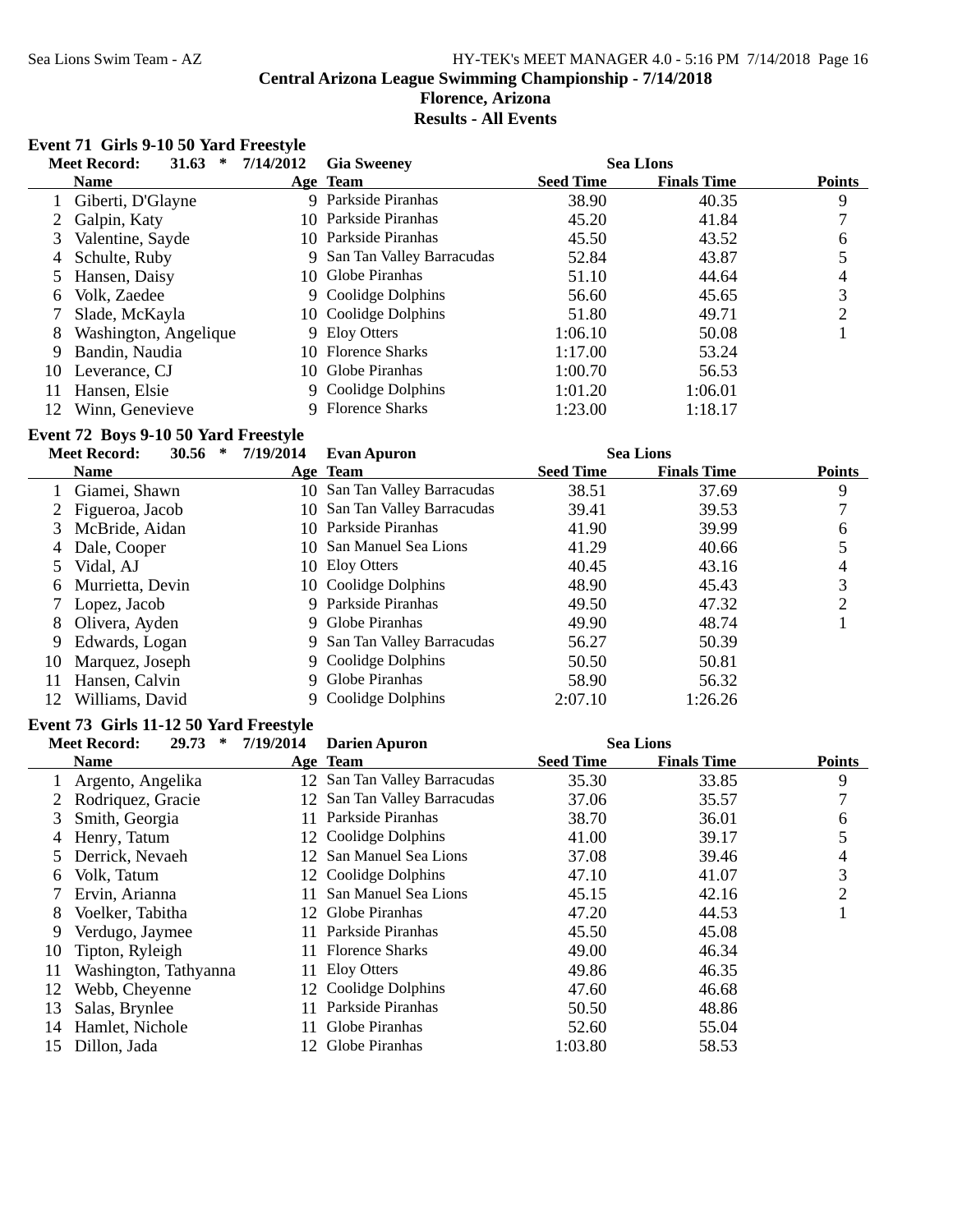#### Sea Lions Swim Team - AZ HY-TEK's MEET MANAGER 4.0 - 5:16 PM 7/14/2018 Page 17 **Central Arizona League Swimming Championship - 7/14/2018 Florence, Arizona Results - All Events**

## **Event 74 Boys 11-12 50 Yard Freestyle**

|     | 26.56<br><b>Meet Record:</b><br>∗ | 7/22/2017       | <b>Ben Fister</b>       |                  | <b>Sea Lions</b>   |               |
|-----|-----------------------------------|-----------------|-------------------------|------------------|--------------------|---------------|
|     | <b>Name</b>                       |                 | Age Team                | <b>Seed Time</b> | <b>Finals Time</b> | <b>Points</b> |
|     | Castellanos, Joey                 |                 | 12 San Manuel Sea Lions | 30.44            | 28.63              | 9             |
|     | Stewart, Mason                    | 12 <sup>7</sup> | San Manuel Sea Lions    | 30.82            | 28.98              |               |
| 3.  | Smallhouse, Johnny                |                 | San Manuel Sea Lions    | 30.75            | 31.83              | 6             |
| 4   | Moore, Nicholas                   | 12 <sub>1</sub> | Globe Piranhas          | 37.70            | 36.06              |               |
|     | Bradeen, Anthony                  |                 | 12 Parkside Piranhas    | 38.70            | 40.04              | 4             |
| 6   | Keel, Joey                        | 12 <sub>1</sub> | Globe Piranhas          | 40.20            | 40.16              | 3             |
|     | Young, Pedro                      |                 | San Manuel Sea Lions    | 42.21            | x40.82             |               |
| 8   | Hansen, Anders                    |                 | 11 Coolidge Dolphins    | 41.10            | 41.94              | ∍             |
| 9   | Sesma, Aston                      |                 | 11 Coolidge Dolphins    | 44.30            | 42.20              |               |
| 10  | Pool, Keiston                     |                 | 12 Coolidge Dolphins    | 51.10            | 43.53              |               |
| 11  | Winn, Jackson                     | 12 <sub>1</sub> | <b>Florence Sharks</b>  | 44.00            | 45.21              |               |
| 12. | Hatch, Ryder                      |                 | 11 Coolidge Dolphins    | 57.70            | x55.72             |               |

#### **Event 75 Girls 13-14 50 Yard Freestyle**

| 26.32               | 7/22/2017                                                                                                                                               | <b>Tabitha Kellam</b> |                                                                                                                                                                                                                                                     |                    |                  |
|---------------------|---------------------------------------------------------------------------------------------------------------------------------------------------------|-----------------------|-----------------------------------------------------------------------------------------------------------------------------------------------------------------------------------------------------------------------------------------------------|--------------------|------------------|
| <b>Name</b>         |                                                                                                                                                         |                       | <b>Seed Time</b>                                                                                                                                                                                                                                    | <b>Finals Time</b> | <b>Points</b>    |
| Estrada, Rianna     |                                                                                                                                                         |                       | 30.56                                                                                                                                                                                                                                               | 30.29              | 8                |
| Castellanos, Briana |                                                                                                                                                         |                       | 30.40                                                                                                                                                                                                                                               | 30.29              | 8                |
|                     |                                                                                                                                                         |                       | 35.03                                                                                                                                                                                                                                               | 32.26              | 6                |
|                     |                                                                                                                                                         |                       | 35.70                                                                                                                                                                                                                                               | 33.33              |                  |
|                     |                                                                                                                                                         |                       | 38.60                                                                                                                                                                                                                                               | 36.94              | 4                |
|                     |                                                                                                                                                         |                       | 37.40                                                                                                                                                                                                                                               | 36.97              | 3                |
|                     |                                                                                                                                                         |                       | 39.73                                                                                                                                                                                                                                               | 38.07              |                  |
|                     |                                                                                                                                                         |                       | 40.80                                                                                                                                                                                                                                               | 41.63              |                  |
|                     |                                                                                                                                                         |                       | 48.50                                                                                                                                                                                                                                               | 42.50              |                  |
|                     | <b>Meet Record:</b><br>3 Hansen, Melissa<br>4 Hansen, Lillian<br>5 Sesma, Tatiana<br>6 Houck, Azlyn<br>7 Hansen, Rachel<br>Leonard, Sarah<br>Day, Jayde | ∗                     | Age Team<br>14 San Manuel Sea Lions<br>13 San Manuel Sea Lions<br>13 San Tan Valley Barracudas<br>13 Coolidge Dolphins<br>13 Coolidge Dolphins<br>13 Parkside Piranhas<br>13 San Tan Valley Barracudas<br>13 Coolidge Dolphins<br>14 Globe Piranhas |                    | <b>Sea Lions</b> |

#### **Event 76 Boys 13-14 50 Yard Freestyle**

| 25.54<br><b>Meet Record:</b><br>∗ | 7/17/2011 | <b>Adriel Huerta</b>         |                  | <b>San Tan Valley</b> |               |
|-----------------------------------|-----------|------------------------------|------------------|-----------------------|---------------|
| <b>Name</b>                       |           | Age Team                     | <b>Seed Time</b> | <b>Finals Time</b>    | <b>Points</b> |
| 1 Apuron, Evan                    |           | 14 San Manuel Sea Lions      | 23.49            | $22.66*$              | 9             |
| 2 Fister, Ben                     |           | 13 San Manuel Sea Lions      | 26.56            | 26.12                 |               |
| 3 Sansores, Xavier                |           | 14 Parkside Piranhas         | 28.00            | 26.50                 | 6             |
| 4 Mathis, John-Michael            |           | 14 San Tan Valley Barracudas | 27.38            | 26.99                 |               |
| 5 Hill, Hunter                    |           | 14 San Manuel Sea Lions      | 29.87            | 27.81                 |               |
| 6 Garcia, Jayvien                 |           | 13 Parkside Piranhas         | 35.10            | 32.58                 |               |
| Keel, James                       |           | 14 Globe Piranhas            | 33.50            | 32.74                 |               |
| Valdez, Jake                      |           | 13 Parkside Piranhas         | 33.40            | 33.36                 |               |

## **Event 77 Girls 15-18 50 Yard Freestyle**

| <b>Meet Record:</b><br>27.77<br>∗ | 2002<br>Sasha Ward              |                  | <b>Florence</b>    |               |
|-----------------------------------|---------------------------------|------------------|--------------------|---------------|
| <b>Name</b>                       | <b>Age Team</b>                 | <b>Seed Time</b> | <b>Finals Time</b> | <b>Points</b> |
| 1 Hansen, Carrie                  | San Tan Valley Barracudas<br>17 | 31.05            | 30.77              | 9             |
| 2 Brown, Adalyn                   | 17 San Tan Valley Barracudas    | 31.84            | 30.83              |               |
| 3 Rice, Jessi                     | San Manuel Sea Lions            | 32.47            | 32.82              | 6             |
| 4 Chavez, Star                    | 15 San Manuel Sea Lions         | 31.74            | 32.89              |               |
| 5 Reynolds, Meghan                | 17 San Tan Valley Barracudas    | 34.56            | 34.30              |               |
| 6 Voelker, Madison                | 15 Globe Piranhas               | 36.30            | 34.54              |               |
| Bridges, Aubrey                   | 15 San Manuel Sea Lions         | 39.27            | 38.68              |               |
| Riekofski, Alyssa                 | 15 San Manuel Sea Lions         | 56.50            | x54.46             |               |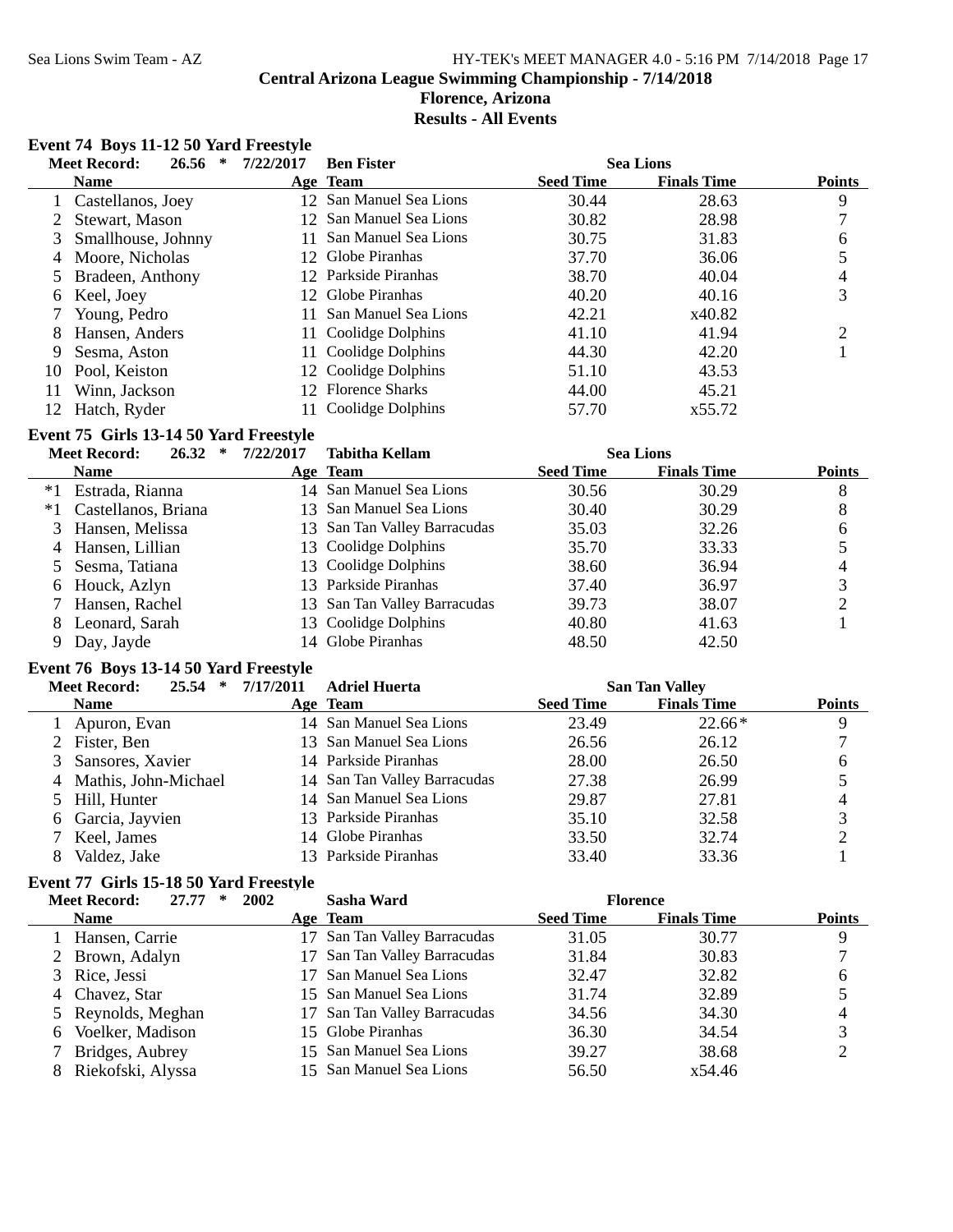## Sea Lions Swim Team - AZ HY-TEK's MEET MANAGER 4.0 - 5:16 PM 7/14/2018 Page 18 **Central Arizona League Swimming Championship - 7/14/2018 Florence, Arizona**

**Results - All Events**

## **Event 78 Boys 15-18 50 Yard Freestyle**

|              | <b>Meet Record:</b><br>23.87<br>$\ast$            | 2002<br><b>Greg Weston</b>               | <b>Globe</b>                               |                        |                          |
|--------------|---------------------------------------------------|------------------------------------------|--------------------------------------------|------------------------|--------------------------|
|              | <b>Name</b>                                       | Age Team                                 | <b>Seed Time</b>                           | <b>Finals Time</b>     | <b>Points</b>            |
| $\mathbf{1}$ | Houck, Bailyn                                     | 16 Parkside Piranhas                     | 24.30                                      | 25.14                  | $\boldsymbol{9}$         |
| 2            | Reafling, David                                   | 15 Coolidge Dolphins                     | 26.50                                      | 25.26                  | $\tau$                   |
| 3            | Wright, Mason                                     | 17 Parkside Piranhas                     | 25.70                                      | 25.43                  | $\sqrt{6}$               |
| 4            | Fister, Nate                                      | 15 San Manuel Sea Lions                  | 26.05                                      | 26.45                  | $\mathfrak s$            |
| 5            | Finnegan, Jake                                    | 16 Parkside Piranhas                     | 27.90                                      | 26.95                  | $\overline{\mathcal{A}}$ |
| 6            | Reede, Martine                                    | 18 Globe Piranhas                        | 27.20                                      | 27.90                  | 3                        |
| 7            | Garcia, Daniel                                    | San Manuel Sea Lions<br>17               | 29.31                                      | 29.78                  | $\overline{c}$           |
| 8            | Linke, Holden                                     | 15 Coolidge Dolphins                     | 30.10                                      | 29.83                  | $\mathbf{1}$             |
|              |                                                   |                                          |                                            |                        |                          |
|              | Event 79 Girls 8 & Under 100 Yard Freestyle Relay |                                          |                                            |                        |                          |
|              | Meet Record: 1:26.87 * 2002                       | <b>Dolphins</b>                          |                                            | Coolidge               |                          |
|              |                                                   | Robin, Toni, Alexis                      |                                            |                        |                          |
|              | <b>Team</b>                                       | <b>Relay</b>                             | <b>Seed Time</b>                           | <b>Finals Time</b>     | <b>Points</b>            |
| $\mathbf{1}$ | San Manuel Sea Lions                              | $\mathbf{A}$                             | 1:47.47                                    | 1:43.14                | 18                       |
|              | 1) Hudson, Jocelyn 8                              | 2) Nemons, Annie 7                       |                                            |                        |                          |
|              | 2 Parkside Piranhas                               | A                                        | 2:01.40                                    | 1:44.68                | 14                       |
|              | 1) Burke, Riley 6                                 | 2) Collom, LoreLai 8                     | 3) Kleen, Aubree 7                         | 4) Roberts, Teagan 7   |                          |
|              | 3 Coolidge Dolphins                               | $\mathbf{A}$                             | 2:19.60                                    | 2:20.35                | 12                       |
|              | 1) Tapia, Teyah 7                                 | 2) Randall, Lexi 7                       | 3) Hughes, Jamie 7                         | 4) Hansen, Ivy 8       |                          |
|              | 4 Coolidge Dolphins                               | B                                        | NT                                         | 3:06.67                | 10                       |
|              | 1) Hanson, Jeanne 6                               | 2) Woehlecke, Olivia 7                   | 3) Hatch, Rylee 7                          | 4) Randall, Sadie 6    |                          |
|              | Event 80 Boys 8 & Under 100 Yard Freestyle Relay  |                                          |                                            |                        |                          |
|              | Meet Record: 1:19.50 *                            | 7/19/2014<br><b>Sea Lions</b>            |                                            | <b>San Manuel</b>      |                          |
|              |                                                   | Mason, Joey, Ethan, Rocky                |                                            |                        |                          |
|              | <b>Team</b>                                       | <b>Relay</b>                             | <b>Seed Time</b>                           | <b>Finals Time</b>     | <b>Points</b>            |
|              | 1 Coolidge Dolphins                               | $\mathbf{A}$                             | 2:15.80                                    | 2:07.23                | 18                       |
|              | 1) Henry, Hunter 7                                | 2) Hansen, Cal 7                         | 3) Volk, Tanyon 7                          | 4) Linke, Logan 7      |                          |
|              |                                                   |                                          |                                            |                        |                          |
|              | Event 81 Girls 9-10 200 Yard Freestyle Relay      |                                          |                                            |                        |                          |
|              | Meet Record: 2:29.59 * 7/16/2011                  | <b>Sea Lions</b>                         |                                            | <b>San Manuel</b>      |                          |
|              |                                                   | Darien, Piper, Morgan                    |                                            |                        |                          |
|              | <b>Team</b>                                       | <b>Relay</b>                             | <b>Seed Time</b>                           | <b>Finals Time</b>     | <b>Points</b>            |
| $\mathbf{1}$ | Parkside Piranhas                                 | $\mathbf{A}$                             | 2:37.30                                    | 2:37.95                | 18                       |
|              | 1) Gameros, Brooklyn 10                           | 2) Feng, Sydney 10                       | 3) Giberti, D'Glayne 9                     |                        |                          |
|              | 2 Coolidge Dolphins                               | A                                        | 3:16.30                                    | 2:58.14                | 14                       |
|              | 1) Volk, Julisa 10                                | 2) Slade, McKayla 10                     | 3) Volk, Zaedee 9                          | 4) Pisano, Ophelia 10  |                          |
|              | 3 Parkside Piranhas                               | B                                        | 3:21.80                                    | 3:02.62                | 12                       |
|              | 1) Valentine, Sayde 10                            | 2) Galpin, Katy 10                       |                                            |                        |                          |
|              | 4 Coolidge Dolphins                               | В                                        | NT                                         | 4:10.51                | 10                       |
|              | 1) Delisle, Keagan 10                             | 2) Tucker, Molly 9                       | 3) Hansen, Elsie 9                         |                        |                          |
|              | Event 82 Boys 9-10 200 Yard Freestyle Relay       |                                          |                                            |                        |                          |
|              | Meet Record: 2:19.33 *                            | <b>San Manuel Sea Lions</b><br>7/23/2016 |                                            | <b>Sea Lions</b>       |                          |
|              |                                                   |                                          | M Stewart, J Smallhouse, E Zovko, E Kellam |                        |                          |
|              | <b>Team</b>                                       | <b>Relay</b>                             | <b>Seed Time</b>                           | <b>Finals Time</b>     | <b>Points</b>            |
| 1            | Parkside Piranhas                                 | A                                        | 2:50.20                                    | 2:54.60                | 18                       |
|              | 1) McBride, Aidan 10                              | 2) Bradeen, Vincent 9                    | 3) Lopez, Jacob 9                          | 4) Roberts, Triston 10 |                          |
|              | 2 San Tan Valley Barracudas                       | A                                        | 3:02.45                                    | 3:05.05                | 14                       |
|              | 1) Figueroa, Jacob 10                             | 2) Baptiste, Rahmaisen 9                 | 3) Edwards, Logan 9                        | 4) Giamei, Shawn 10    |                          |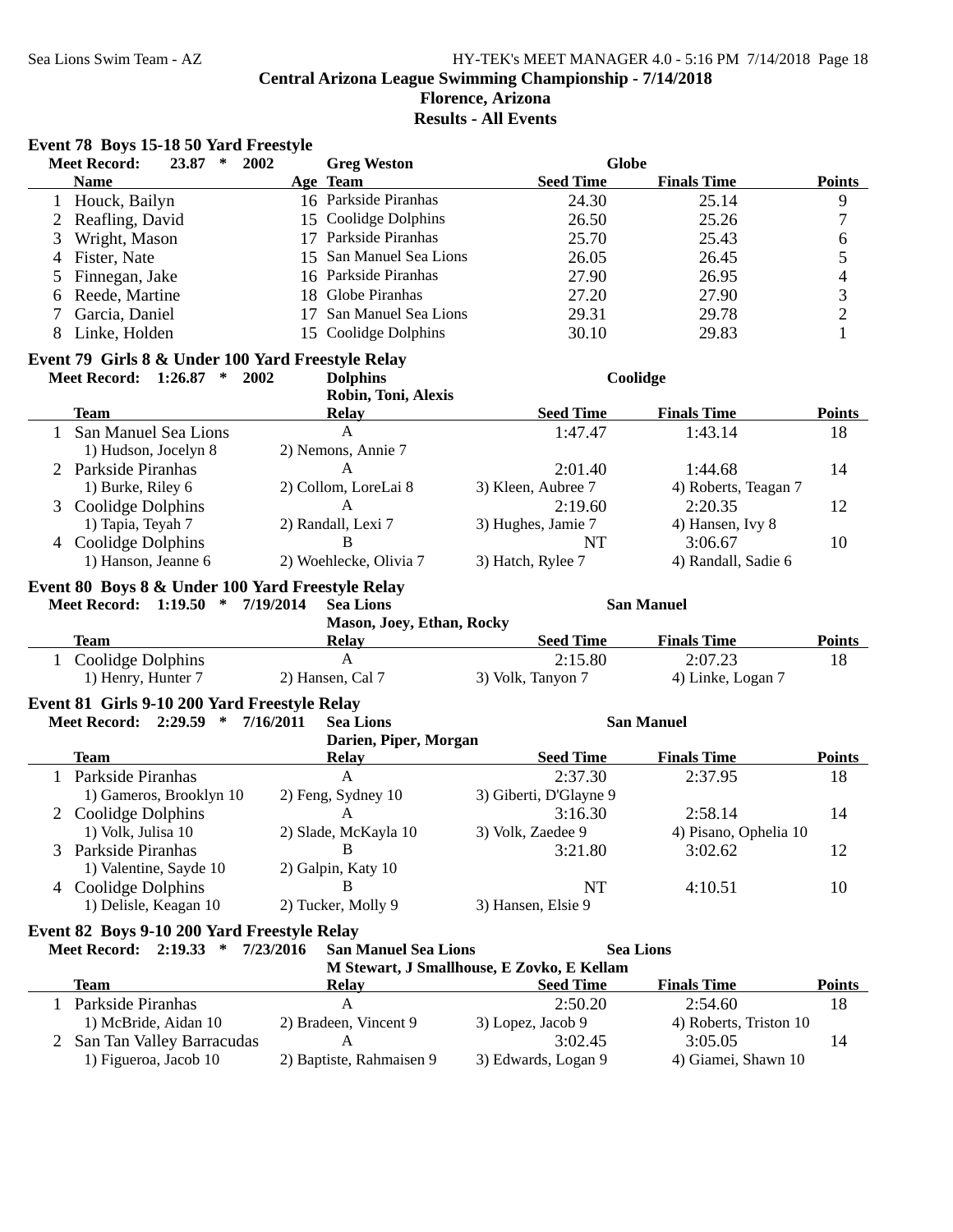## **Florence, Arizona**

**Results - All Events**

#### **(Event 82 Boys 9-10 200 Yard Freestyle Relay)**

|               | Team                 | <b>Relay</b>           | <b>Seed Time</b>    | <b>Finals Time</b>     | Points |
|---------------|----------------------|------------------------|---------------------|------------------------|--------|
|               | 3 Coolidge Dolphins  | А                      | 3:53.40             | 3:29.60                | 12     |
|               | 1) Marquez, Joseph 9 | 2) Hansen, Porter 9    | 3) Henry, Gunner 10 | 4) Murrietta, Devin 10 |        |
|               | San Manuel Sea Lions |                        | 4:24.80             | 3:37.69                | 10     |
|               | 1) Dale, Cooper 10   | 2) Riekofski, Athan 10 |                     |                        |        |
| $\mathcal{F}$ | Globe Piranhas       |                        | 3:35.50             | 3:39.48                | 8      |
|               | 1) Hansen, Calvin 9  | 2) Olivera, Ayden 9    |                     |                        |        |

### **Event 83 Girls 11-12 200 Yard Freestyle Relay**

## **Meet Record: 2:13.75 \* 7/17/2010 Coolidge Dolphins**

| Samantha, Julia, Fancie, Breigh |                             |                        |                         |                         |               |
|---------------------------------|-----------------------------|------------------------|-------------------------|-------------------------|---------------|
|                                 | <b>Team</b>                 | <b>Relay</b>           | <b>Seed Time</b>        | <b>Finals Time</b>      | <b>Points</b> |
|                                 | Parkside Piranhas           | A                      | 2:30.50                 | 2:30.22                 | 18            |
|                                 | 1) Lopez, Cassidy 12        | 2) Smith, Georgia 11   | 3) Verdugo, Jaymee 11   |                         |               |
|                                 | 2 Coolidge Dolphins         | A                      | 2:59.90                 | 2:43.34                 | 14            |
|                                 | 1) Henry, Tatum 12          | 2) Murrieta, Sophia 11 | 3) Escobedo, Krystyn 12 | 4) McEvoy, Andi 12      |               |
| 3                               | San Manuel Sea Lions        | A                      | 2:53.53                 | 2:43.38                 | 12            |
|                                 | 1) Derrick, Nevaeh 12       | 2) Rouse, Jessica 10   | 3) Ervin, Arianna 11    | 4) Ramirez, Julie 11    |               |
|                                 | 4 San Tan Valley Barracudas | A                      | NT                      | 2:45.89                 | 10            |
|                                 | 1) Rodriquez, Gracie 12     | 2) Hansen, Lauren 11   | 3) Schulte, Ruby 9      | 4) Argento, Angelika 12 |               |
|                                 | 5 Coolidge Dolphins         | В                      | NT                      | 2:52.88                 | 8             |
|                                 | 1) Williams, Mikayla 11     | 2) Volk, Tatum 12      | 3) Webb, Cheyenne 12    |                         |               |
| 6                               | Globe Piranhas              | A                      | 3:00.00                 | 2:54.33                 | 6             |
|                                 | 1) Satter, Emilee 12        | 2) Voelker, Tabitha 12 | 3) Hansen, Daisy 10     |                         |               |
|                                 | Parkside Piranhas           | В                      | 3:31.20                 | 3:18.58                 |               |
|                                 | 1) Salas, Brynlee 11        | 2) Hall, Harlie 11     |                         |                         |               |

#### **Event 84 Boys 11-12 200 Yard Freestyle Relay**

| 1:55.34<br><b>Meet Record:</b> | 7/23/2016<br>∗                                | <b>San Manuel Sea Lions</b> | <b>Sea Lions</b>         |               |  |  |
|--------------------------------|-----------------------------------------------|-----------------------------|--------------------------|---------------|--|--|
|                                | <b>B Fister, A Lopez, R Stewart, E Apuron</b> |                             |                          |               |  |  |
| <b>Team</b>                    | Relay                                         | <b>Seed Time</b>            | <b>Finals Time</b>       | <b>Points</b> |  |  |
| 1 San Manuel Sea Lions         | A                                             | 2:07.60                     | 2:14.95                  | 18            |  |  |
| 1) Castellanos, Joey 12        | 2) Stewart, Mason 12                          | 3) Kellam, Ethan 12         | 4) Smallhouse, Johnny 11 |               |  |  |
| 2 Globe Piranhas               | А                                             | 2:32.20                     | 2:26.86                  | 14            |  |  |
| 1) Satter, Max 12              | $2)$ Keel, Joey 12                            | 3) Moore, Nicholas 12       |                          |               |  |  |
| 3 Coolidge Dolphins            | A                                             | 2:46.10                     | 2:35.97                  | 12            |  |  |
| 1) Arredondo, Kallen 11        | 2) Hansen, Anders 11                          | 3) Sesma, Aston 11          | 4) Pisano, Alexander 12  |               |  |  |
| San Manuel Sea Lions<br>4      | B                                             | 2:55.60                     | 2:41.33                  | 10            |  |  |
| 1) Curry, Vicente 12           | 2) Madrid, Martin 11                          | 3) Young, Pedro 11          |                          |               |  |  |

## **Event 85 Girls 13-14 200 Yard Freestyle Relay**

| 1:55.59<br><b>Meet Record:</b><br>∗ | 7/22/2017<br><b>San Manuel Sea Lions</b> | <b>Sea Lions</b>          |                     |               |
|-------------------------------------|------------------------------------------|---------------------------|---------------------|---------------|
|                                     | T Kellam, R Estrada, S Chavez            |                           |                     |               |
| <b>Team</b>                         | <b>Relay</b>                             | <b>Seed Time</b>          | <b>Finals Time</b>  | <b>Points</b> |
| 1 San Manuel Sea Lions              | А                                        | 1:55.60                   | 1:56.41             | 18            |
| 1) Kellam, Tabitha 14               | 2) Estrada, Rianna 14                    | 3) Castellanos, Briana 13 |                     |               |
| 2 San Manuel Sea Lions              | B                                        | 2:15.80                   | 2:19.63             | 14            |
| 1) Smallhouse, Hannah 14            | $2)$ Dale, Mia 13                        |                           |                     |               |
| 3 San Tan Valley Barracudas         | A                                        | 2:23.66                   | 2:29.86             | 12            |
| 1) Hall, Lily 13                    | 2) Hansen, Rachel 13                     | 3) Hansen, Melissa 13     | 4) Watson, Chloe 14 |               |
| 4 Coolidge Dolphins                 | A                                        | NT                        | 2:31.13             | 10            |
| 1) Hansen, Lillian 13               | 2) Sesma, Tatiana 13                     | 3) Leonard, Sarah 13      |                     |               |
| 5 Globe Piranhas                    | A                                        | 3:38.80                   | 3:25.69             | 8             |
| 1) Hamlet, Nichole 11               | 2) Leverance, CJ 10                      | $3)$ Day, Jayde 14        | 4) Dillon, Jada 12  |               |